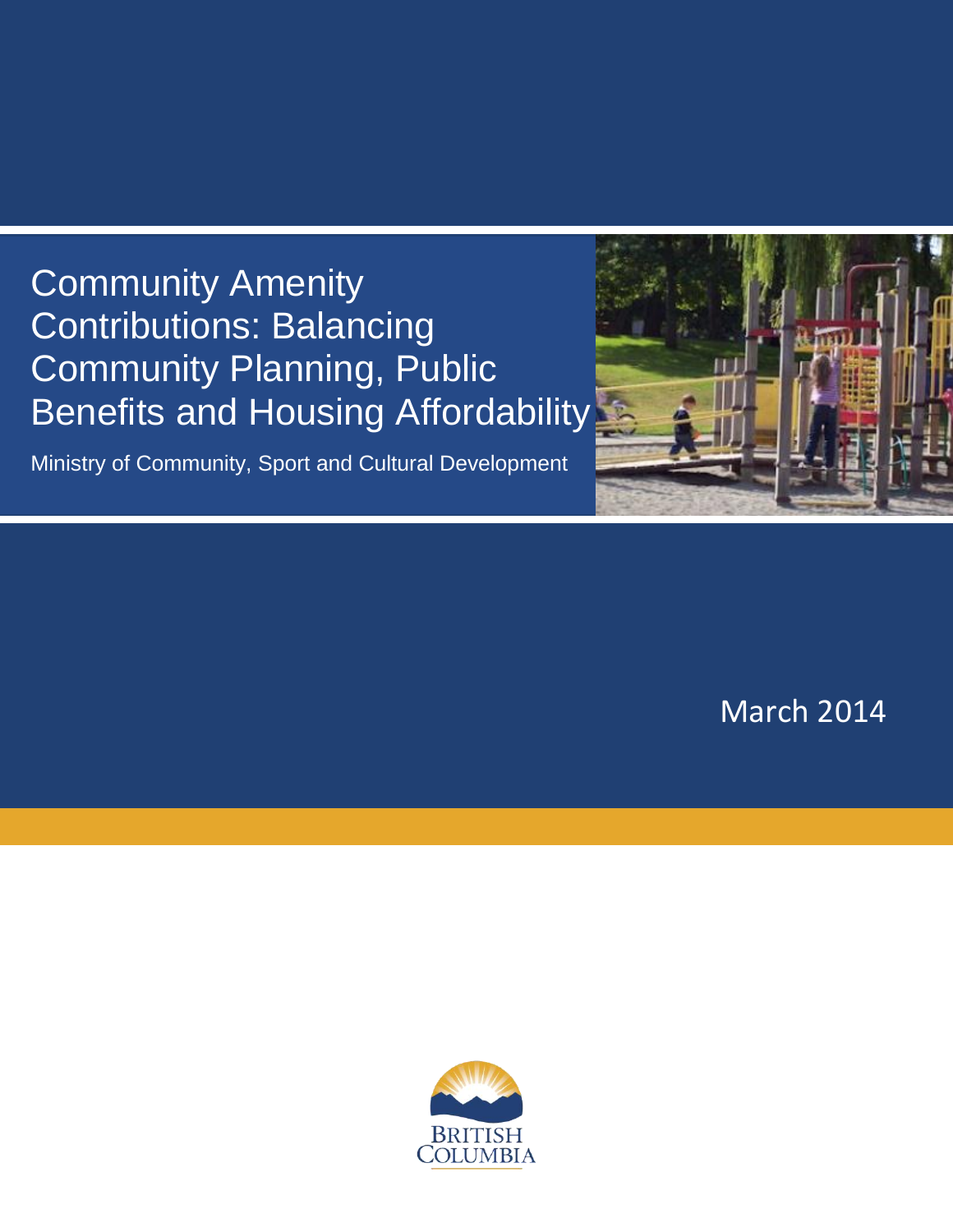#### **Acknowledgements**

This guide was drafted in consultation with numerous local governments, the development and building sectors, and the legal and academic communities. The Ministry would like to thank everyone who contributed to the development of this guide.

#### **Ministry of Community, Sport and Cultural Development**

Contact the Ministry of Community, Sport and Cultural Development for answers to questions about the material contained in this guide or other aspects of community amenity contributions.

Ministry of Community, Sport and Cultural Development Local Government Division Intergovernmental Relations and Planning PO Box 9841 Stn. Prov. Govt. Victoria, B.C. V8W 9T2 Phone: 250 387-4037 Website: [www.cscd.gov.bc.ca/lgd/contacts/department.htm](http://www.cscd.gov.bc.ca/lgd/contacts/department.htm)

#### **Disclaimer**

The information contained in this guide is provided as general reference and, while all attempts have been made to ensure the accuracy of the material, the guide is not a substitute for provincial legislation, and it does not constitute legal advice.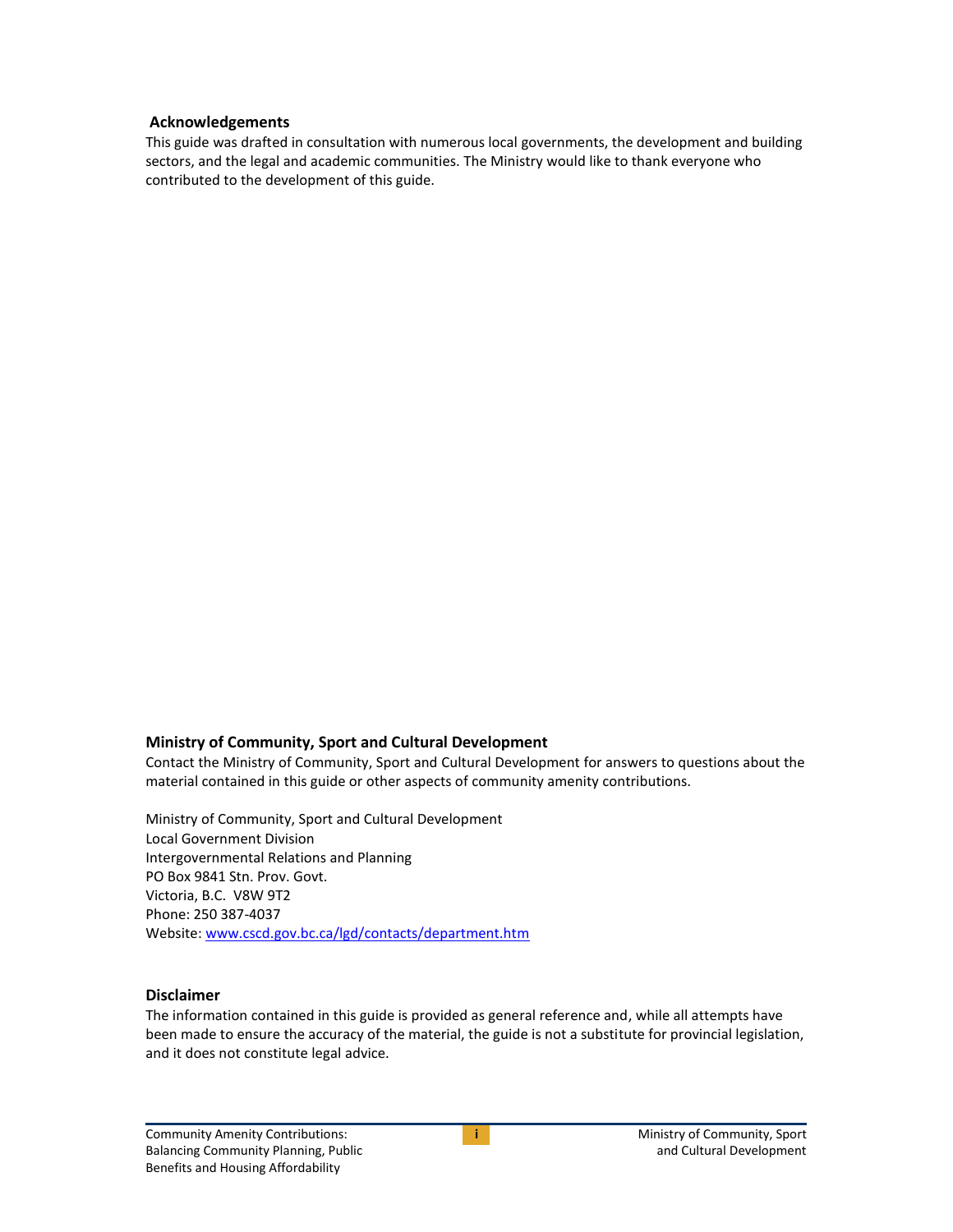# **Community Amenity Contributions: Balancing Community Planning, Public Benefits and Housing Affordability**

## **Table of Contents**

| <b>Guide Purpose and Summary</b>                             | $\mathbf{1}$   |
|--------------------------------------------------------------|----------------|
| Summary of Recommended Practices for CACs                    | $\overline{2}$ |
|                                                              |                |
| Part 1: Background on CACs and the Rezoning Process          | 3              |
| Definitions                                                  | 3              |
| Legislative Context                                          | $\overline{4}$ |
| Part 1 - Summary                                             | 5              |
| <b>Part 2: Staying on a Solid Legal Footing</b>              | 6              |
| Legal Risks                                                  | 7              |
| Imposing Unauthorized Fees, Charges and Taxes                | $\overline{7}$ |
| Not Keeping an Open Mind                                     | $\overline{7}$ |
| Subjecting Building and Subdivision Approvals to CACs        | 8              |
| Part 2 - Summary                                             | 8              |
| <b>Part 3: Recommended Practices for CACs</b>                | 9              |
| <b>Official Community Plans and Zoning Bylaws</b>            | 9              |
| Planning for CACs                                            | 9              |
| Applying the Principles of Nexus and Proportionality         | 10             |
| <b>Being Transparent About CACs</b>                          | 11             |
| <b>Determining CAC Amounts</b>                               | 11             |
| <b>Affordable Housing</b>                                    | 12             |
| Using CACs for Capital Costs Only                            | 12             |
| Part 3 - Summary                                             | 13             |
| <b>Part 4: CACs and Housing Affordability</b>                | 14             |
| Progress on Housing Affordability Requires a Focus on Supply | 14             |
| Who Ultimately Pays for CACs?                                | 14             |
| Are CACs Likely to Reduce Developer Profit?                  | 14             |
| Are CACs Likely to Reduce Land Owner Profit?                 | 15             |
| Land Owner Incentive to Sell is an Important Consideration   | 16             |
| Part 4 - Summary                                             | 16             |
| <b>Part 5: Choosing an Approach to Obtaining Amenities</b>   | 17             |
| <b>Density Bonus Zoning</b>                                  | 17             |
| Setting Preferred CAC Targets for Properties Being Rezoned   | 17             |
| Negotiating CACs Based on Property Value "Lift"              | 18             |
| Choosing a Strategy for Obtaining Amenities                  | 18             |
| Part 5 - Summary                                             | 19             |
| <b>Summary</b>                                               | 20             |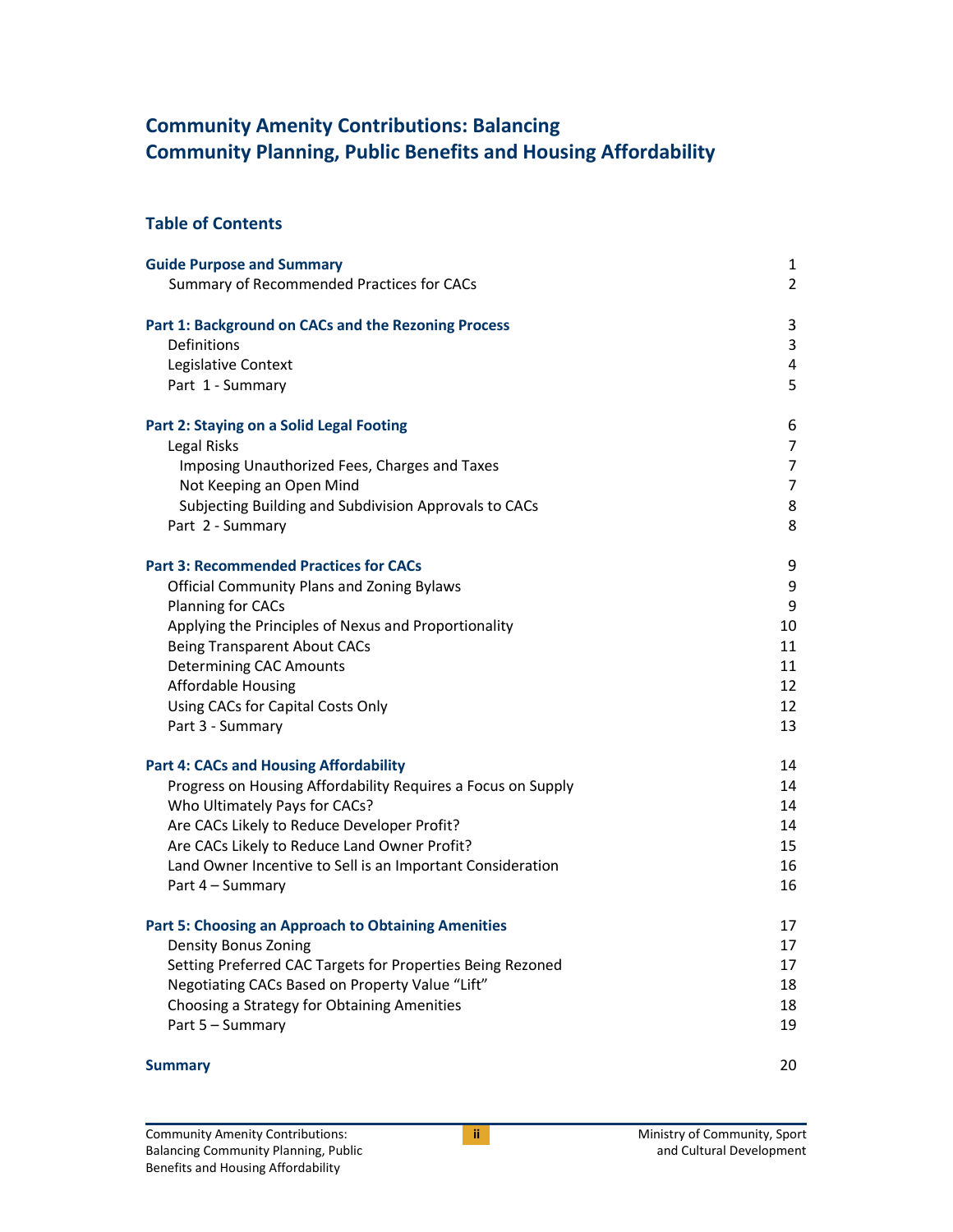| <b>APPENDIX: Illustration of Policies for a Target Approach to CACs</b> |     |  |
|-------------------------------------------------------------------------|-----|--|
| A. General Policies on Target Contributions for Land Being Rezoned      | 22. |  |
| B. City-Wide and Neighbourhood Amenities                                | 23. |  |
| C. Targets for Cost Sharing of City-Wide Amenities                      | 23. |  |
| D. Targets for Cost Sharing of McKay Valley Amenities                   | 24  |  |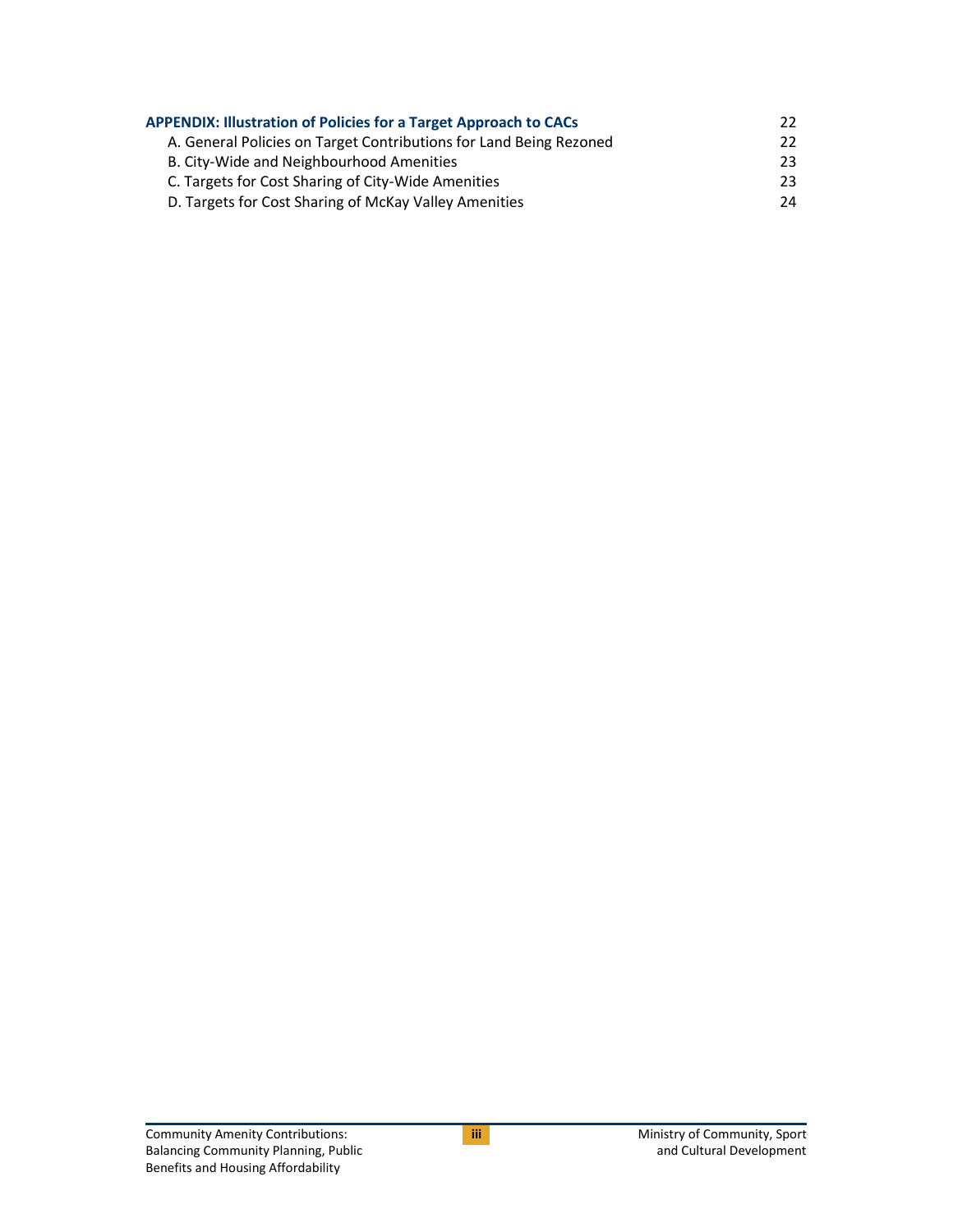## <span id="page-4-0"></span>**Guide Purpose and Summary**

The purpose of this guide is to help local governments understand the risks, challenges and recommended practices related to obtaining community amenity contributions (CACs). The guide also describes the relationship between CACs and housing affordability, and encourages practices that do not inadvertently cause housing prices to increase. Density bonus zoning, authorized under *Local Government Act* (LGA) s. 904, is another approach used by local governments to obtain community amenities.



While CACs are the focus of this guide, most recommended principles and practices apply equally to CAC and density bonus approaches<sup>1</sup>. Therefore, throughout the document and where helpful to the reader, the guide highlights key differences and commonalities between the two approaches. The guide also emphasizes the importance of density bonus zoning as a preferred approach for obtaining community amenities.<sup>2</sup>

The guide is intended primarily for local governments.<sup>3</sup> The content of the guide may also benefit others involved in the land use planning and development process including developers, builders, real estate professionals and planning consultants.

The guide contains the following sections:

- **Part 1: Background on CACs and the Rezoning Process**
- **Part 2: Staying on a Solid Legal Footing** helps local governments to understand the limits of their legal authority to impose fees and charges and obtain CACs.
- **Part 3: Recommended Practices for CACs** outlines the challenges associated with obtaining CACs and recommends practices that align with good planning principles.
- **Part 4: CACs and Housing Affordability**  encourages local governments to consider who ultimately pays for amenity contributions and encourages approaches that are most supportive of housing affordability.
- **Part 5: Choosing an Approach to Obtaining Amenities addresses advantages and risks** associated with typical approaches currently used, and provides advice on choosing a strategy.
- **Appendix: Illustration of Policies for a Target Approach to CACs** provides an example of the "target approach" to CACs including provisions that could be customized for inclusion in official community plans (OCPs) or adopted as policies to guide negotiation of CACs.

A short version of this guide is available here:

[http://www.cscd.gov.bc.ca/lgd/intergov\\_relations/library/CAC\\_Guide\\_Short.pdf](http://www.cscd.gov.bc.ca/lgd/intergov_relations/library/CAC_Guide_Short.pdf)

 $\overline{a}$ 

 $1$  Where a site specific rezoning includes a density bonus on condition of providing amenities, it is essentially a rezoning with CACs.

 $2$  Developers make contributions in various circumstances, such as housing agreements, phased development agreements, or heritage revitalization agreements. This guide only addresses contributions to the extent that they are related to zoning.

<sup>3</sup> While the City of Vancouver is unique, in that it operates under the *Vancouver Charter,* the issues and guidance in this document are nevertheless applicable to the City.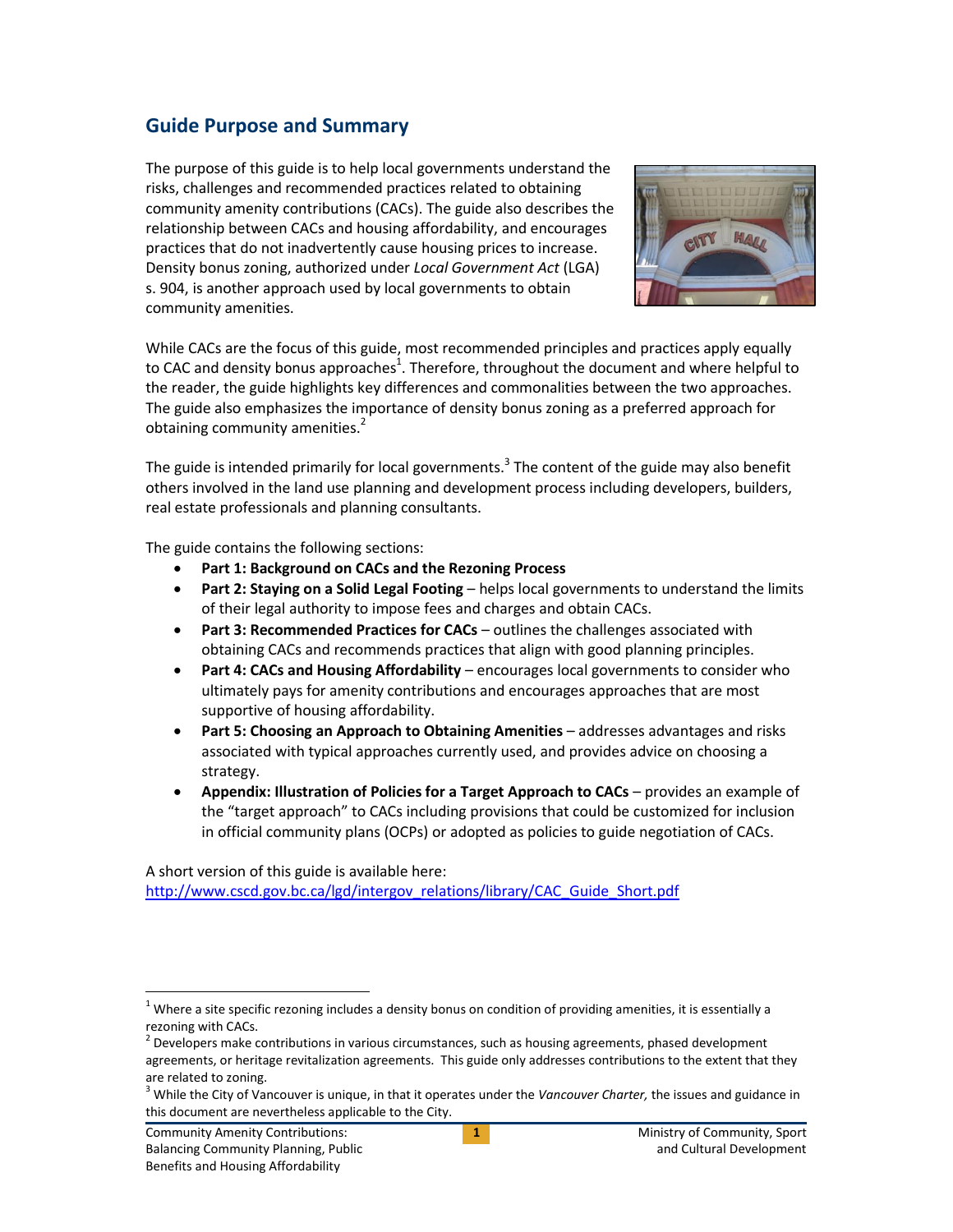#### <span id="page-5-0"></span>**Summary of Recommended Practices for CACs**

*Avoid Legal Risk* – Negotiate, do not impose; avoid perception that zoning is for sale. **Plan Ahead** – Identify potential amenities, ideally by neighbourhood. *Seek Modest Contributions* – Avoid impacts on housing affordability.

*Apply Development Cost Charge (DCC) Principles* – e.g. link contributions to impacts of new development; try to ensure each developer pays a comparable, fair share.

*Engage the Development Community* – Be aware of how CACs could impact projects and their viability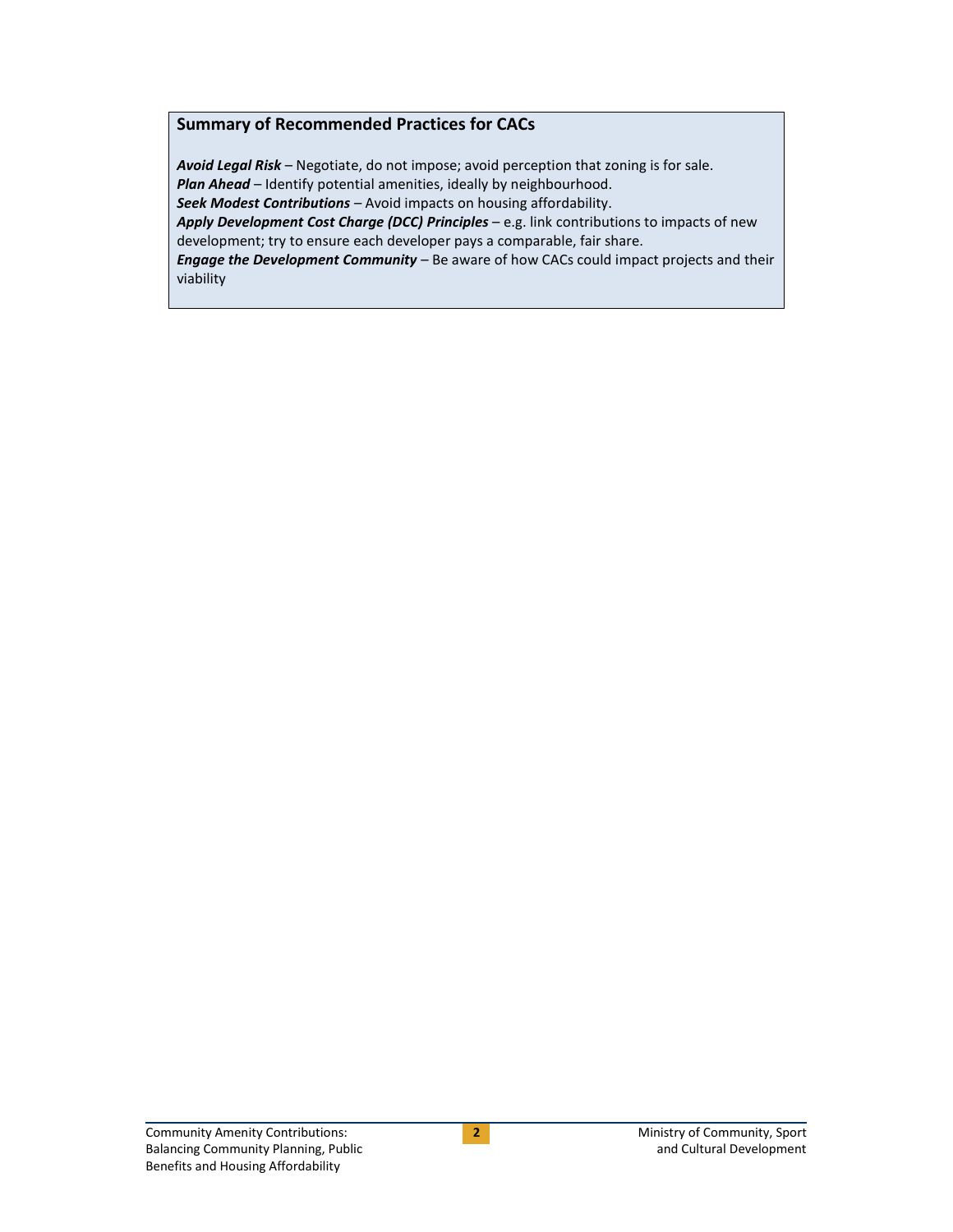# <span id="page-6-0"></span>**Part 1: Background on CACs and the Rezoning Process**

Local governments face many challenges in managing growth. They need to ensure that new development is acceptable to the community, respects the community plan and that infrastructure, amenities and services are in place to keep pace with growth. Provincial legislation allows local governments to ensure that developers install services as part of their development, both on the site itself and immediately adjacent.

Legislation also allows local governments to impose development cost charges (DCCs) for certain off-site services, namely, water, sewer, drainage and roads and park land. $4$  Increasingly, local governments are relying on the rezoning process to secure affordable housing, and contributions towards recreation facilities and other community amenities that cannot be funded through DCCs.

LGA section 904 allows zoning bylaws to include the option of additional (bonus) density subject to specific conditions, which can include providing amenities. This provision in the LGA has been in place since 1995.

As an additional approach, local governments sometimes negotiate CACs from those seeking a change in zoning. A change in use or an increase in density generally boosts the value of land, and provides the possibility of a financial benefit to the land owner, developer or local government. Increasingly, local governments and residents see this as a reasonable opportunity to help fund community amenities.

In considering CACs, it is important that local governments understand the limits of their legislative authority, follow good planning principles, be fair, clear and consistent, and understand the financial and market impacts.

Housing affordability is a particular challenge for many B.C. communities. This guide describes how CACs, if not handled carefully, can potentially decrease the supply of new housing and lead to increases in housing prices. It is important that local governments recognize the relationship between CACs and housing affordability and make efforts to balance the opportunity to obtain public benefits, such as community amenities, with the goal of helping families to secure affordable housing.

## <span id="page-6-1"></span>**Definitions**

**"Affordable housing"** is housing that does not exceed 30% of household income. This is the general guideline for social and subsidized housing in B.C. and is commonly the percentage lenders use to determine what a family can afford to borrow when purchasing a home.

"**Affordable market housing**" is privately-owned housing that is owned or rented at prices set by the market and affordable to low-middle income earners.

**"Community Amenities"** contribute to the attractiveness of a project or a neighbourhood, and typically include aesthetic features, public spaces, and facilities to meet a range of social, cultural, recreational, and infrastructure needs of the community.

 $\overline{a}$ 4 The City of Vancouver has comparable authority, under the *Vancouver Charter*, for "development cost levies".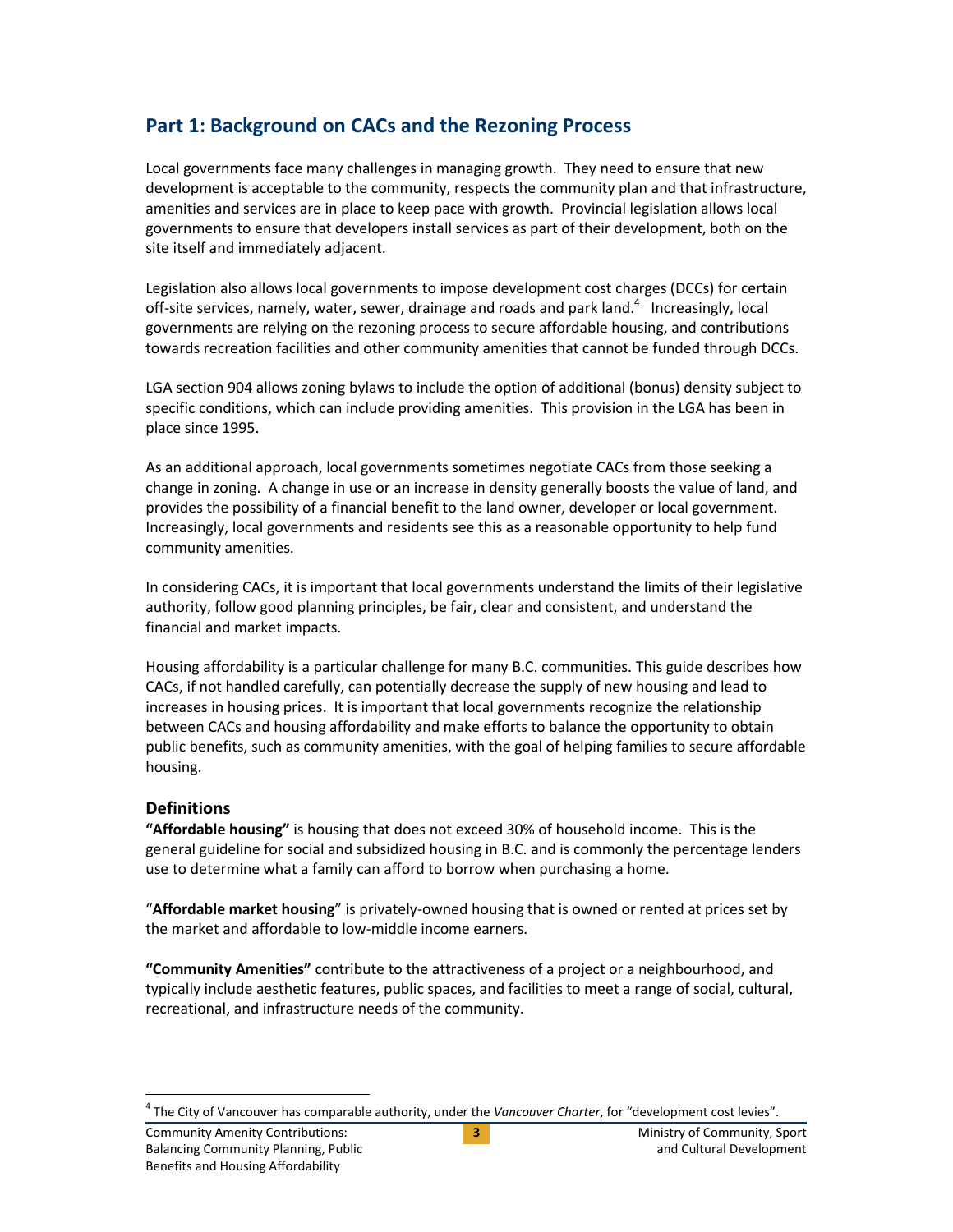**"Community Amenity Contributions (CACs)"** are amenity contributions agreed to by the applicant/developer and local government as part of a rezoning process initiated by the applicant/developer. CACs can take several forms including community amenities, affordable housing and financial contributions towards infrastructure that cannot be obtained through DCCs, such as recreation facilities or a fire hall. The agreed-to contribution would be obtained by the local government if, and when, the local government decides to adopt the rezoning bylaw.

**"Density Bonus Zoning**", as authorized under LGA s. 904, is intended to provide options for the developer to build either to the "base" density or to a higher level of density, if they provide certain amenities or affordable housing, or meet other specified conditions. The developer, by right, always has the option of developing at the base level of density, but usually has an incentive to consider higher densities.

## <span id="page-7-0"></span>**Legislative Context**

Provincial legislation enables local government to require services, collect fees and/or obtain land from new development to address certain impacts of new growth. The following sections of the LGA enable local governments to require new development to provide:

- DCCs for off-site services (s. 933);
- money towards acquiring school sites (s.937.3);
- on-site services related to subdivision (s.938);
- excess capacity or extended services (s.939);
- up to 5% of land being subdivided for park land, or cash-in-lieu (s.941); and,
- land for roadways (s.945).

Not all impacts of development are covered by these legislative provisions. Increasingly, local governments are taking the position that new development should not be a burden on local taxpayers and are supplementing the above requirements with CACs. For example, local governments commonly impose DCCs to pay for allowable items such as water and sewer mains then seek contributions towards facilities not covered by DCCs, such as expansion of a fire hall, recreation centre or library.

Whether new development is on "green field" sites or accommodated by the redevelopment of existing areas, it often brings resistance. Existing residents are often concerned about negative impacts of new development, such as the increased number of cars parked on streets or obstructed views. Community amenity contributions used, for example, to help fund upgraded parks, street art and community centres, have helped existing residents see tangible benefits from new development.

Local governments also report a trend in the demand for amenities that relate to a change in urban form. For example, where a single family neighbourhood transitions towards higher density, backyards are reduced in size or eliminated and residents' expectations for quality outdoor public spaces and other amenities increases. In response, local governments may turn to CACs to help pay for these community amenities.

With some of the most expensive housing in North America occurring in British Columbia, local governments are also using CACs and density bonus zoning to help meet housing needs that the housing market is failing to deliver on its own.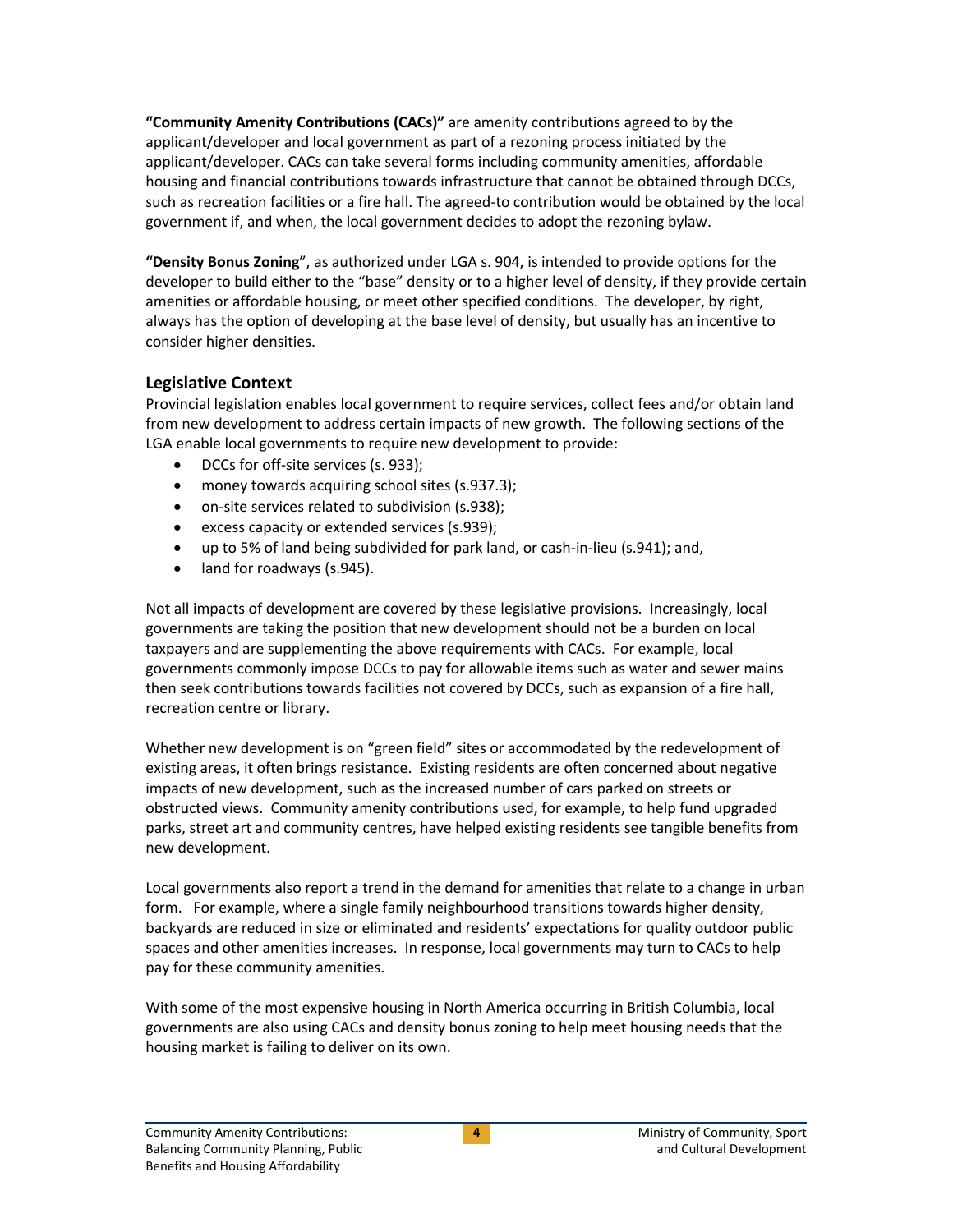Examples of affordable and special needs housing types that have been provided include pricecontrolled, limited equity market housing units; housing for people with special needs; and guaranteed or time-limited rental units with rent controlled mechanism $^{5}$ .

#### <span id="page-8-0"></span>**Part 1 - Summary**

- Local governments face many challenges in managing growth.
- Legislation allows local governments to impose DCCs for certain off-site services, namely, water, sewer, drainage and roads and park land.
- LGA s. 904 allows zoning bylaws to include the option of additional (bonus) density subject to specific conditions, which can include providing amenities.
- As an additional approach local governments are increasingly negotiating CACs from applicants/developers seeking a change in zoning.
- It is important that local governments recognize the relationship between CACs and housing affordability and make efforts to balance the opportunity to obtain community amenities with the goal of helping families to secure affordable housing.

 $\overline{a}$ 

<sup>&</sup>lt;sup>5</sup> http://wcel.org/density-bonus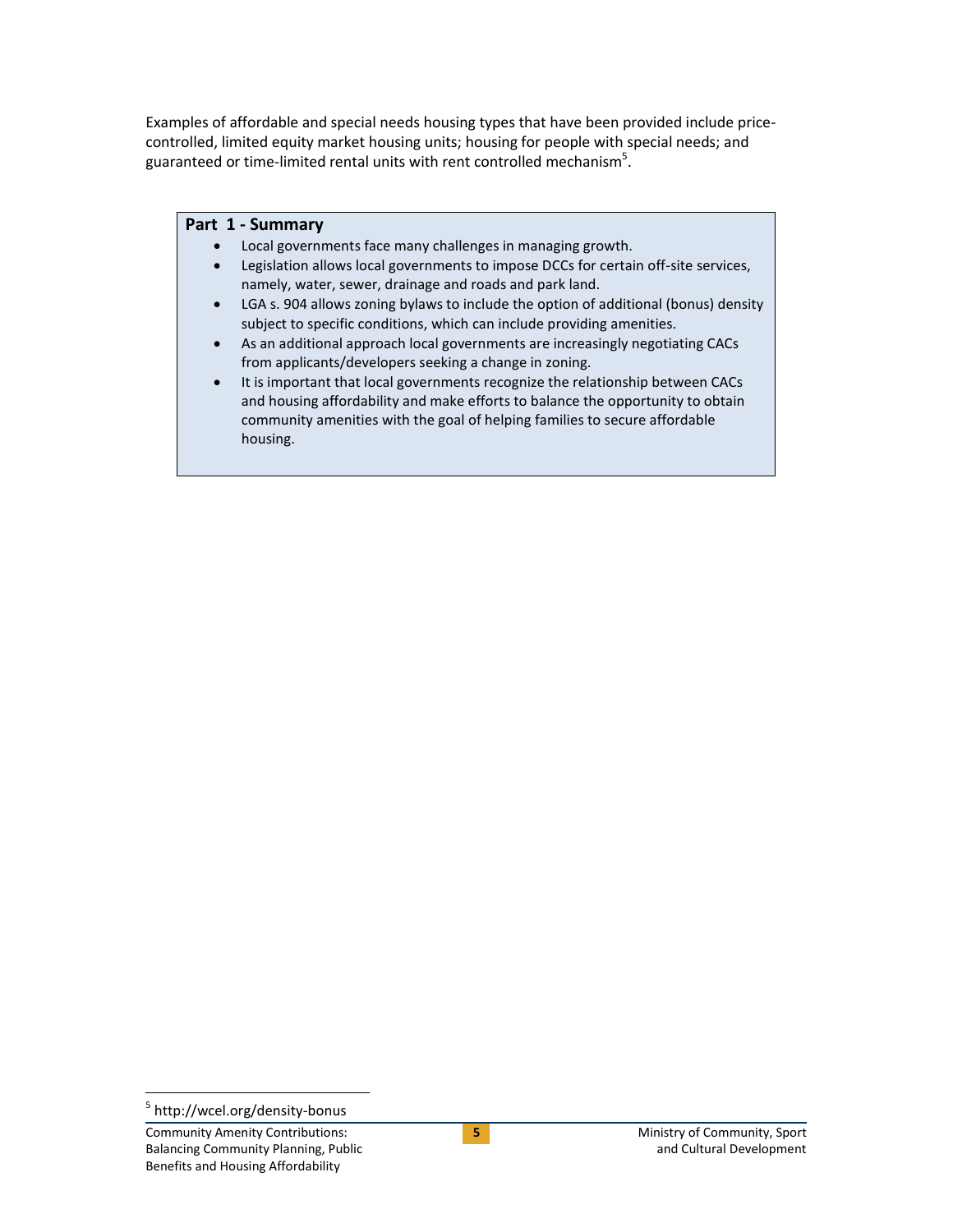# <span id="page-9-0"></span>**Part 2: Staying on a Solid Legal Footing**

A common misperception is that local governments have authority to **require** CACs as a condition of rezoning. In fact, there is no authority to impose such conditions on a rezoning applicant; any contributions must either be at the initiative of the applicant/developer or emerge from rezoning negotiations between the applicant/developer and the local government.

Legal authority, generally speaking, for local governments is derived from statutes, such as the LGA or the *Community Charter*. The statutes also include conditions and limits on these powers. Court rulings over time have provided interpretations of this legal authority and direction on how it can be used.

In some cases the law is *mandatory*, i.e. requires local government to do something. In other cases, it is *discretionary*, i.e. it gives local government latitude to do something or not. The courts have acknowledged that zoning is a discretionary power, so councils/regional boards can choose whether or not to approve a rezoning.

The courts have also recognized that councils/regional boards can examine a wide range of considerations before exercising their discretion on whether to approve a rezoning request and adopt the proposed zoning bylaw. Most considerations fall into two categories.

**Planning and servicing considerations**: The council/regional board may consider how the proposal would fit with the policies contained in community and regional plans; what impact the proposed development would have on local utilities such as water, drainage and sewage infrastructure; and whether the capacity of roads, recreation and other facilities or services could accommodate the increased demand.

**Public interest considerations**: The council/regional board may consider whether the proposed development would have a positive or negative impact on the immediate neighbours and the broader community. This would include considering how the development would fit in aesthetically, whether the development would add or subtract from, for example, the supply of affordable housing or industrial land.

It is important for local governments to appreciate that in the case of zoning decisions, the council/regional board "discretion" is limited to either approving or not approving the zoning bylaw. Having discretion to approve or not approve a zoning bylaw does not give authority to unilaterally impose conditions.

If the council/regional board wishes applicants/developers to contribute amenities or provide affordable housing, it should either amend its zoning bylaw to include density bonus options, with specified contributions as a condition of higher density, or be prepared to negotiate such contributions when rezoning applications are put forward. It is critical that any discussions with rezoning applicants be negotiations, not the council/regional board imposing charges for rezoning.

While some people may view the difference between requiring a contribution and negotiating one as semantics, it is nevertheless critical from a legal perspective. The courts can be expected to see this difference as important in determining whether a zoning bylaw was done legally or illegally. The Appendix illustrates an example of how to establish guidelines for CACs while remaining open to negotiation.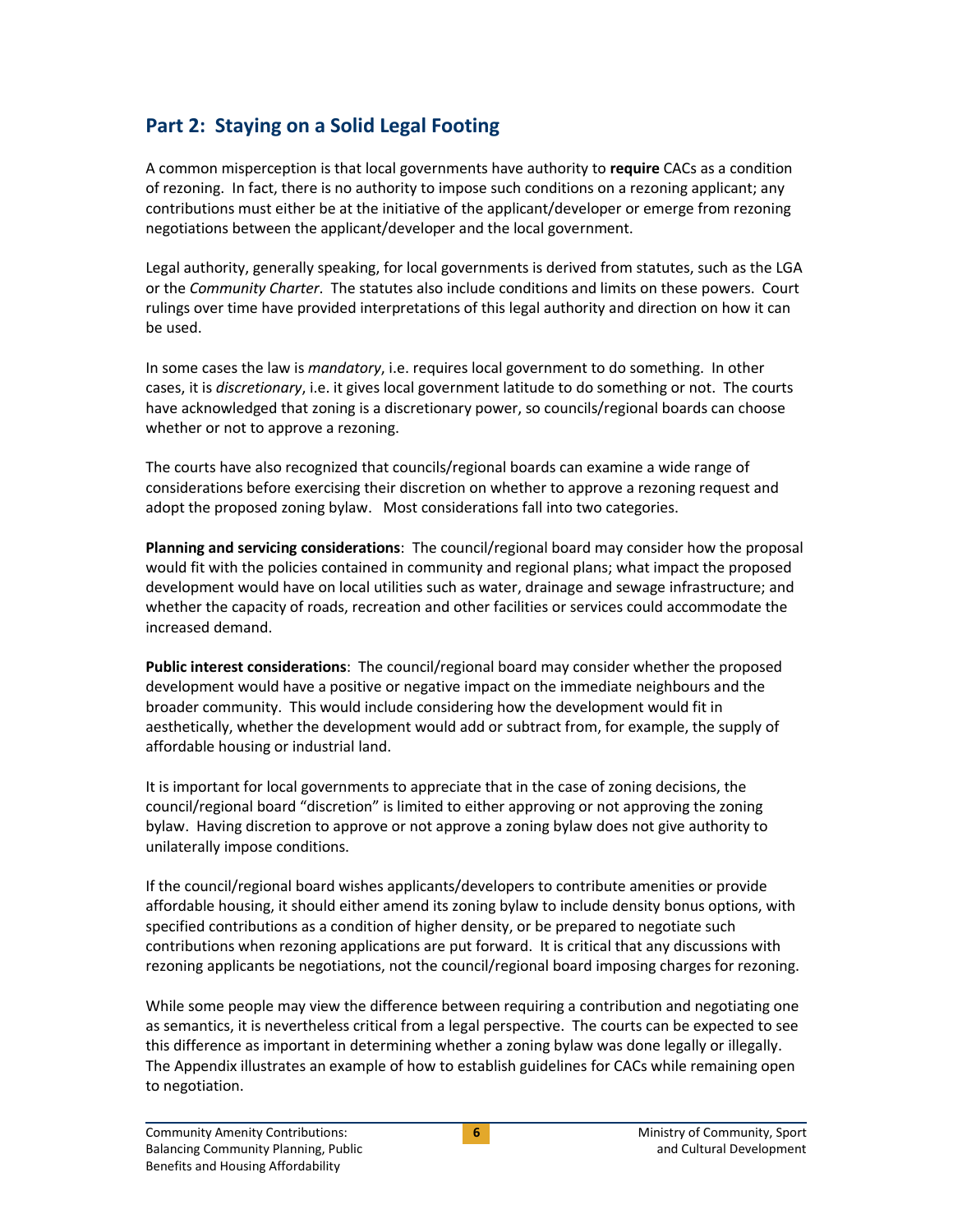## <span id="page-10-0"></span>**Legal Risks**

There are three specific legal risks that local governments should avoid when dealing with CACs: imposing unauthorized fees, charges and taxes; not keeping an open mind; and using building and subdivision approvals to obtain amenities.

## <span id="page-10-1"></span>**Imposing Unauthorized Fees, Charges and Taxes**

The LGA s. 931 includes a number of restrictions on fees, charges and taxes that can be imposed on development applications. One provision of particular importance to rezoning applications is subsection (6).

*(6) "A local government, the City of Vancouver or an approving officer must not*

- *(a) impose a fee, charge or tax, or*
- *(b) require a work or service be provided*

*(c) unless authorized by this Act, by another Act or by a bylaw made under the authority of this Act or another Act."*

When dealing with rezonings, local governments can put themselves at legal risk by creating fees, charges or taxes that are not expressly provided for in legislation.

Practices to **avoid** include:

- Imposing any charge, including CACs, for which there is no legal authority;
- Presenting an applicant/developer with a list of "required" contributions that will be expected if the rezoning is to proceed; and/or,
- Adopting a general policy or a policy in a community or neighbourhood plan that could be construed as imposing charges for rezoning and implying that these are not negotiable.

## <span id="page-10-2"></span>**Not Keeping an Open Mind**

When exercising their legislative discretion to adopt zoning bylaws, council/regional board members must keep an open mind and cannot bind themselves, or pre-determine how they will vote on the proposed rezoning bylaw. Elected officials are free to consider a range of factors but they need to be open to rejecting the rezoning bylaw if, for example, they are swayed by arguments put forward at the public hearing. Guaranteeing that a rezoning bylaw will pass before it is voted on means that the council/regional board is no longer open-minded, and this should never be done. In practical terms, this means that the council/regional board should not use bylaws, internal policies or other means that could be construed to indicate that it is not open to persuasion regarding whether a rezoning bylaw should pass.

It is worth differentiating between the above-mentioned commitment to pass a rezoning bylaw and entering into an agreement with an applicant/developer that deals with the timing of the transfer of affordable housing or amenity contributions. While committing to pass a bylaw prior to voting is problematic, an agreement that sets out how and when specified amenities would transfer to the local government afterwards, **if** a rezoning is passed, is allowed because it does not interfere with the council/regional board discretion to pass the rezoning bylaw.

To stay clear of legal difficulties, any such agreements should be written so that any contributions being offered by the developer would transfer only if and when the council/regional board adopts the zoning amendment, but not in any way suggest that the council/regional board is committed to adopting the rezoning bylaw. To be transparent, the council/regional board should also ensure that the public is aware that certain amenities or housing are being offered by the applicant/developer.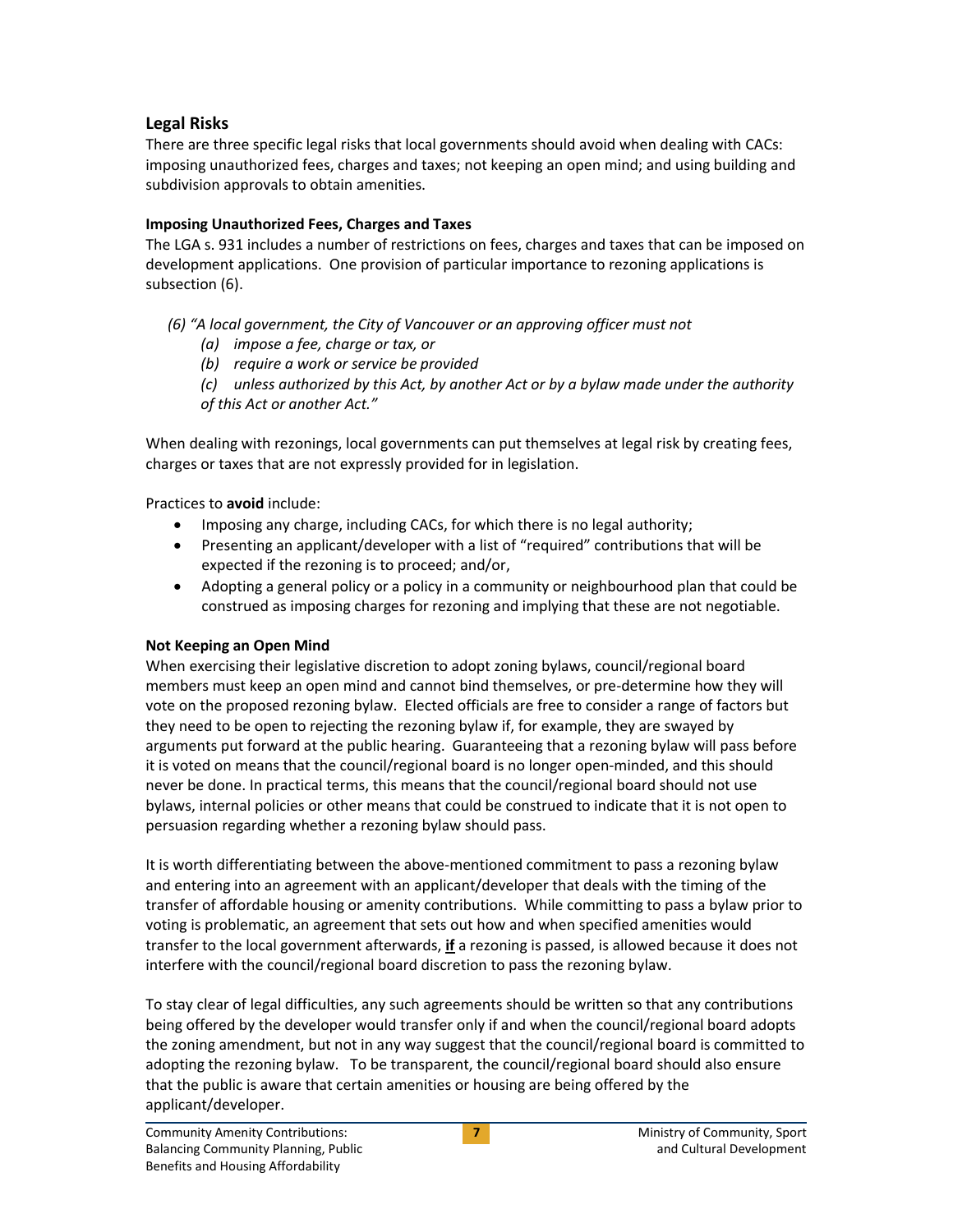Practices to **avoid** include:

- Adopting a policy that could be seen as committing the council/regional board to rejecting rezoning proposals unless the applicant/developer provides contributions; and/or,
- Guaranteeing an applicant/developer, either verbally or in writing, that a zoning amendment will pass if they make certain contributions.

#### <span id="page-11-0"></span>**Subjecting Building and Subdivision Approvals to CACs**

In some cases, the legislation gives certain development approval decisions to an unelected official. Examples include the building inspector and the subdivision approving officer. The legislation does not allow these "technical" decisions to be made or influenced by elected officials, so it would be inappropriate for a council/regional board to try and use these approval processes to extract contributions from the applicant/developer.

Practices to **avoid** include:

 Requesting or directing the building inspector or subdivision approving officer to levy charges or require contributions that the council/regional board has no authority itself to impose.

It should be noted that it may be practical for agreed upon CACs to **transfer** at the time of subdivision approval or issuance of a building permit, and this is permitted. In such cases, the contributions are not being imposed by the building inspector or subdivision approving officer as they were already agreed to by the applicant/developer and the council/regional board, and the technical approval is simply a convenient time for the transfer to be made.

Local governments should consult their lawyer for any legal advice on these or other legal issues.

#### <span id="page-11-1"></span>**Part 2 – Summary** Practices to Avoid: Imposing any charge, including CACs, for which there is no legal authority. Presenting an applicant/developer with a list of "required" contributions for rezoning to proceed. Adopting policies that could be: o construed as imposing charges for rezoning and implying these are not negotiable; or, o seen as committing the council/regional board to rejecting rezoning proposals unless the applicant/developer provides contributions. Guaranteeing an applicant/developer, either verbally or in writing, that a requested zoning amendment will pass if they make certain contributions.

 Requesting or directing the building inspector or subdivision approving officer to levy charges or require contributions that the council/regional board has no authority itself to impose.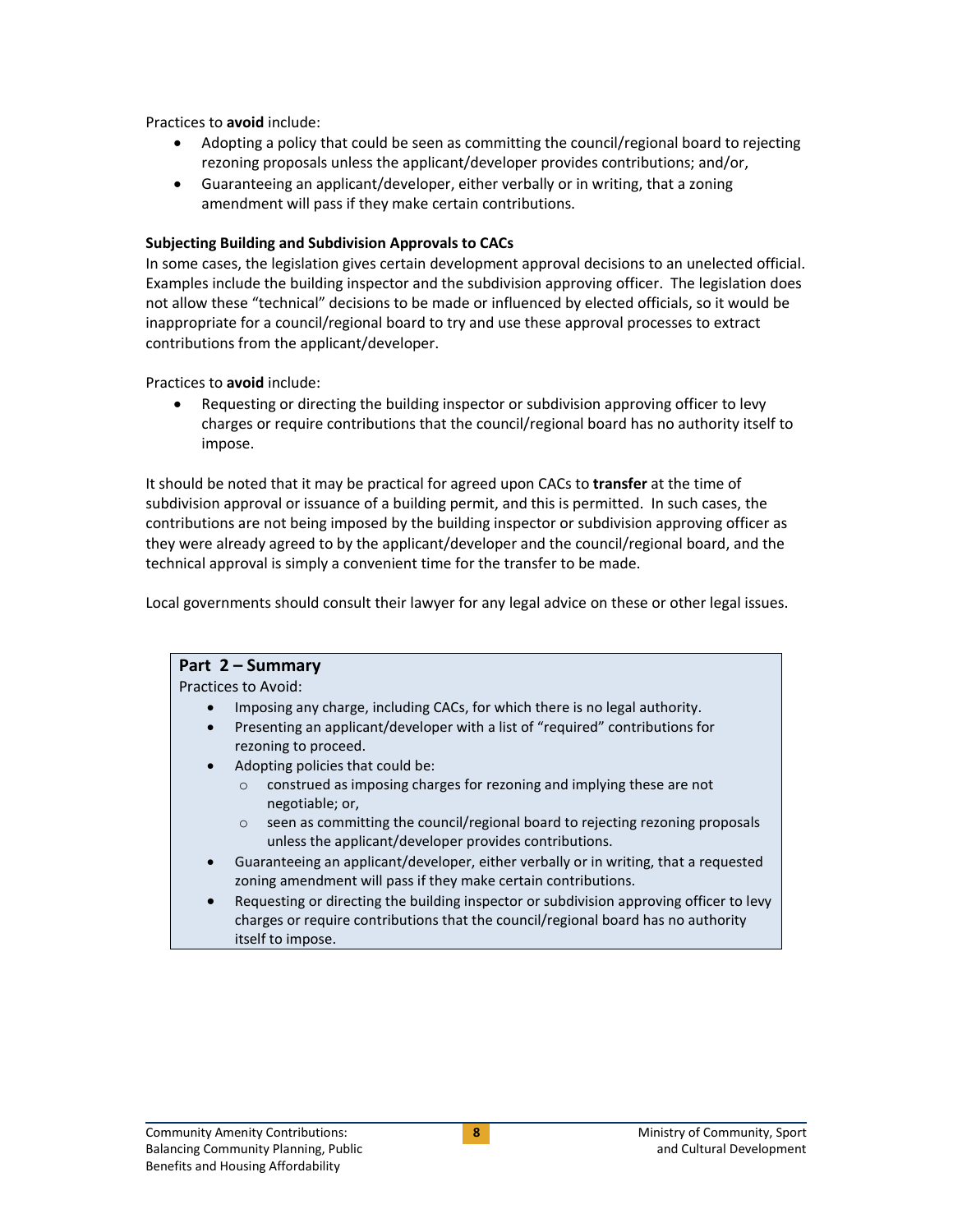# <span id="page-12-0"></span>**Part 3: Recommended Practices for CACs**

Local governments currently using or considering obtaining CACs should consider the challenges that CACs bring.

#### <span id="page-12-1"></span>**Official Community Plans and Zoning Bylaws**

Zoning bylaws were invented a century ago, as a means to regulate land uses and structures, particularly those that posed a threat to public health and safety. With the development of official community plans (OCPs), zoning became the primary tool for implementing the plan.

As OCPs are long term visions, they are usually general in nature. They typically do not detail uses or specific densities. This flexibility is acceptable because legally a plan is a policy document that guides decisions of the council/regional board. Zoning, on the other hand, specifies what people can/cannot do on their property, and therefore needs to be clear and specific. These differences set the stage for a certain amount of negotiation when rezonings are proposed, and the council/regional board needs to consider how the general, long term vision expressed in their community plan should be translated into specific allowable uses, densities, siting, sizes and dimensions in the zoning bylaw.

Councils/regional boards can expect careful scrutiny from the public when considering proposed rezonings. The public is looking for confidence that the community plan they were consulted on is being followed, both in law and in spirit. Understandably, public confidence in the council/regional board and the OCP would be eroded if they believed that the plan would be amended whenever an opportunity arose to increase local government revenue. While site-specific OCP amendments to accommodate unanticipated developments are legally permissible, it is recommended that local governments anticipate land use changes with periodic comprehensive reviews of the plan rather than undertake frequent OCP amendments.

To maintain public confidence in the planning process, it is critical that councils/regional boards see zoning as a regulatory tool, and a means to implement the OCP. It is vital that councils/regional boards **NOT** focus on rezoning as a revenue source and lose sight of long term planning. Councils/regional boards must avoid the perception that they are no longer planning but simply "selling zoning".

## <span id="page-12-2"></span>**Planning for CACs**

Detailed information on the capacity of infrastructure such as roads, water systems, fire services or recreation facilities to accommodate additional development enables a local government to assess the impact of future development. This information enables local governments to establish DCC, subdivision servicing and other servicing-related bylaws to address infrastructure requirements as provided for in legislation. This "planning ahead" approach offers a good model for considering potential CACs. Planning ahead can help ensure that potential contributions are earmarked for the highest priorities. Such an approach comprises:

- understanding future growth projections, how the OCP vision and policies accommodate growth, and how new development will impact the community;
- working with the community and stakeholders, including developers, to identify the amenities that will help address the impacts of growth; and,
- estimating and allocating the costs required to pay for the amenities; and could also include, establishing preferred target amounts for CACs.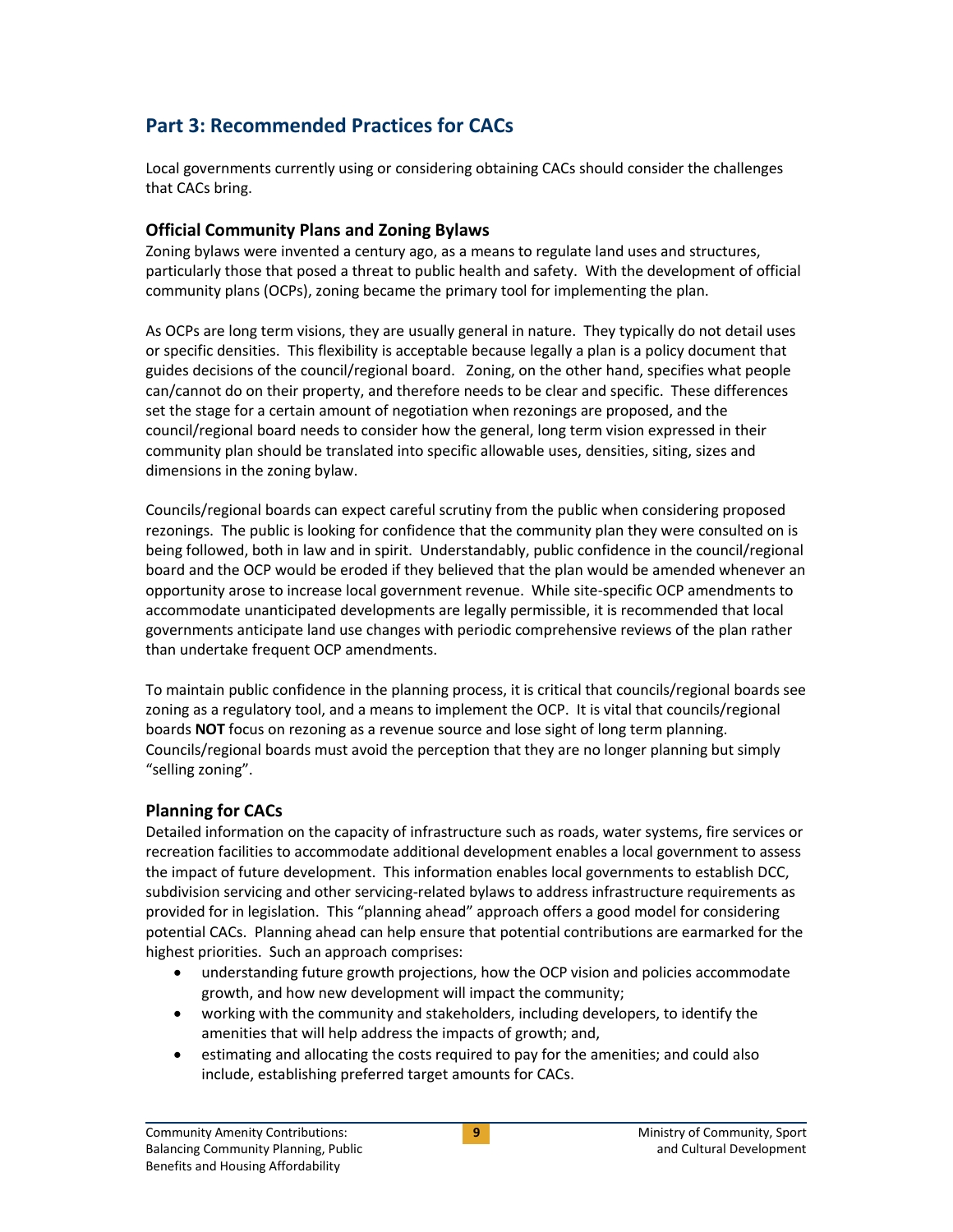In most cases, this planning is best undertaken at the neighbourhood level. Some local governments include neighbourhood "service deficiencies" or other "community needs" lists in an OCP. It is recommended that local governments incorporate into the OCP a discussion of amenities, including reasons for acquiring the amenities and how the costs should be shared between new development and the existing population.

Community amenity contributions should not be used to fund annual operating, long term repair and/or future replacement costs. Any planning for potential CACs should take into account the full life cycle costs – including the annual operational costs and long-term repair and replacement costs – of amenities that result from the contributions. Local governments should be prepared to assume these costs and only acquire those amenities that they can afford to operate and maintain within their annual budgets<sup>6</sup>.

Where the impacts of new development have been clearly identified, applicants/developers are more likely to consider the contributions that address these impacts as reasonable. Certainty and transparency in relation to potential CACs are important. Uncertain and arbitrary CAC amounts make it difficult for applicants/developers to assess the financial risk associated with a project, which makes it difficult for them to demonstrate to potential financial backers that a project is viable and worth risking their funds.

The principles and practices described in this section – such as planning ahead, planning at a neighbourhood scale and clearly identifying the impacts of new development – apply equally to the development of a density bonus zoning bylaw and the amenities identified in it.

## <span id="page-13-0"></span>**Applying the Principles of Nexus and Proportionality**

Applying the principles of "nexus" and "proportionality" will help ensure that applicants/developers see CACs as fair and reasonable and also help community members to accept new development.

Amenities adhere to the principle of "nexus" when there is a direct, demonstrable link between CACs and the impacts of the new development. For example, where neighbourhood recreation services are already overcrowded, both the applicant/developer and existing residents are far more likely to support CACs targeted for the expansion of those recreation facilities, rather than for an undetermined project or in another neighbourhood.

The principle of "proportionality" is adhered to when a CAC from an applicant/developer is proportional to the impact that their development generates and consistent with the CACs made by other applicants/developers. Asking an applicant/developer to contribute the lion's share of the costs of a community centre, when the residents of their project would generate minimal usage or where other applicants/developers have not contributed, goes against this principle.

It should be noted that nexus and proportionality are intended to apply in general, and it is acknowledged that there is also a need to consider the unique circumstances of particular neighbourhoods and particular developments.

New development also provides an opportunity to address needs beyond the immediate neighbourhood, including affordable housing, heritage conservation and other public facilities located elsewhere and serving the whole community.

 $\overline{a}$ 

<sup>6</sup> www.assetmanagementbc.ca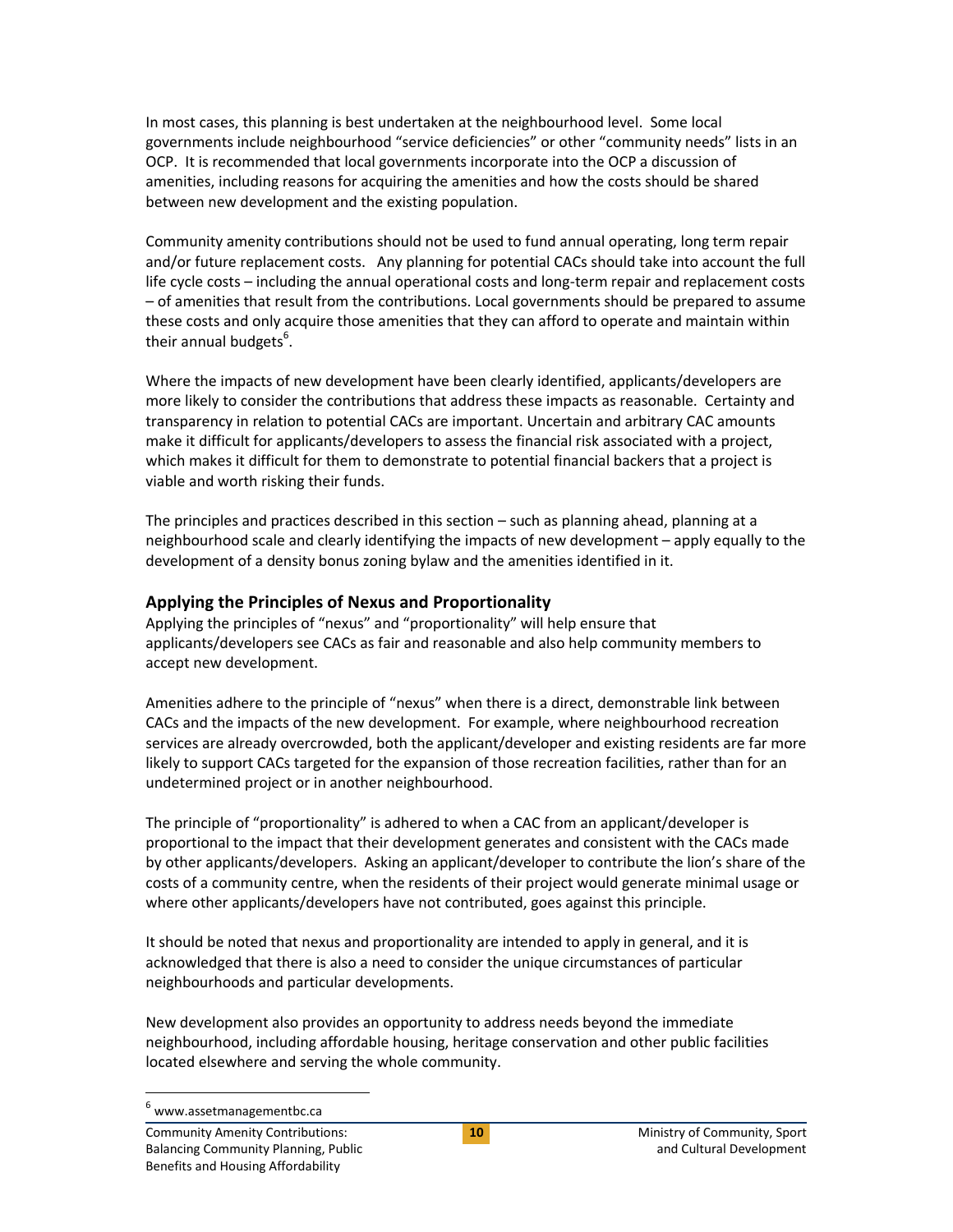When it comes to considering CACs for amenities that are not located near the site being developed, it is particularly important to apply the principle of proportionality and demonstrate the link with the new development. For example, a contribution to a recreation facility located across town may be legitimate, but it should be based on a reasonable estimate of the usage by the residents of the new development. This ensures that the public and the applicant/developer can appreciate that the CAC is proportional to the impact of the new development.

The principles of nexus and proportionality are also important to consider when developing density bonus provisions in a zoning bylaw.

## <span id="page-14-0"></span>**Being Transparent About CACs**

Some local governments use reserve funds to assure residents and applicants/developers that CACs from new development will be used in specific neighbourhoods and/or for specific projects.

Accepting cash that is not tied to a specific project or capital plan for a group of projects is a poor practice, and can suggest that the council/regional board is not in touch with neighbourhood or community needs. This type of practice is also more likely to be seen by the applicant/developer as unnecessary, arbitrary and simply a tax on development.

Maintaining public records of all types of CACs (e.g. financial, physical structures, and land) can also help applicants/developers to anticipate financial impacts and incorporate these costs into their assessment of whether a project is viable. This information can also speed up the rezoning process, because it gives applicants/developers a starting point for considering what amenities they should include in their rezoning proposal. This practice can also help to ensure that residents are aware of the tangible benefits received as a result of accepting new development in their neighbourhood.

Being transparent about CACs not only helps the public to have a more complete picture of what the council/regional board is considering when it deals with rezoning requests, it also helps reduce concerns that secretive discussions are being held to secure council/regional board support.

## <span id="page-14-1"></span>**Determining CAC Amounts**

Local governments are encouraged to borrow the principles and practices that apply to DCCs and use them to develop (tables of/schedules of) estimated CAC amounts. These well-established DCC practices will help citizens and applicants/developers appreciate the rationale for CACs, and see them as fair and the process transparent.

The Ministry's *Development Cost Charge Best Practices Guide* provides numerous examples of how to determine the appropriate cost sharing for many types of infrastructure. These best practices have been endorsed by the Ministry, UBCM, and the development industry. The guide is available online at:

[http://www.cscd.gov.bc.ca/lgd/intergov\\_relations/library/DCC\\_Best\\_Practice\\_Guide\\_2005.pdf](http://www.cscd.gov.bc.ca/lgd/intergov_relations/library/DCC_Best_Practice_Guide_2005.pdf)

Some impacts of development are indirect, or difficult to measure, but are nevertheless real concerns for the people affected. For example, densification of a neighbourhood through the construction of higher buildings may result in more cars parked on the street, increased shade or the loss of previously unobstructed views.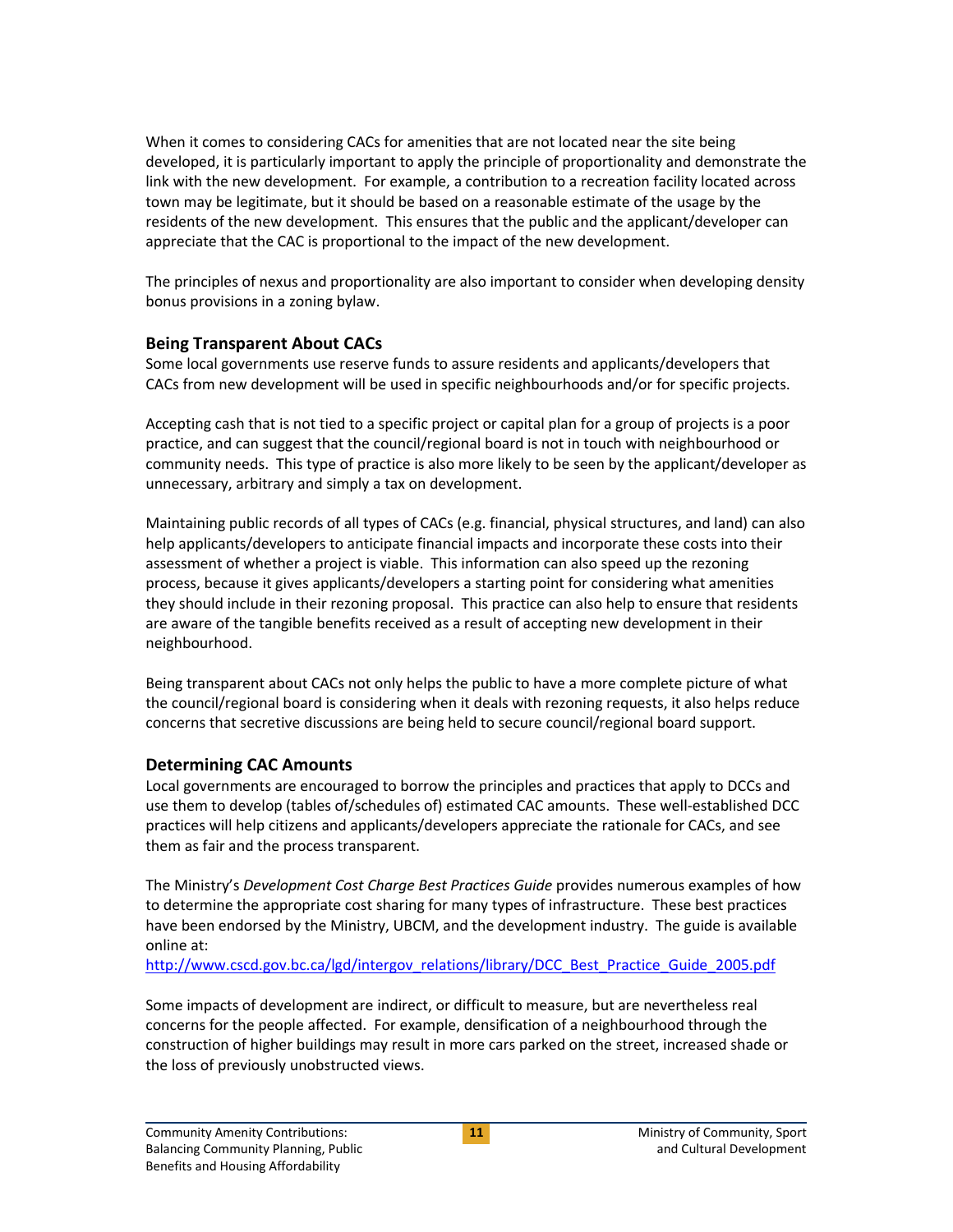Providing amenities to offset these impacts increases the chance that new development will be seen as improving the quality of life in a neighbourhood, not detracting from it. Installing street art, changing bus stops to bus shelters, or replacing a seasonal outdoor pool with a larger indoor facility, are examples. In some cases, these "quality of life" amenities also improve the marketability of the new development. The policies in the Appendix illustrate one option for capturing and funding such enhancements, e.g. a "neighbourhood enhancement project".

Determining the appropriate level of CACs for "quality of life" amenities is more challenging than for infrastructure covered by DCCs, where benefits and usage can be relatively easily measured. In some cases, there will be no formulas or best practices to assist in this determination. Local governments will be required to make informed judgements (i.e. using the principles in this guide) about which amenities are desirable, which are reasonable given the economics of the new development, and how the costs should be shared between applicants/developers and the local government.

## <span id="page-15-0"></span>**Affordable Housing**

Zoning bylaws can be effective tools for securing more affordable housing. However, before seeking financial contributions from applicants/developers towards affordable housing, local governments are strongly encouraged to adopt zoning measures that, in and of themselves, will increase affordable housing.

As a first step, local governments should adopt an "affordability by design" approach to writing their zoning bylaws. This means creating zones that allow for design features that can reduce the costs of producing housing units and/or encourage additional units. Simple measures include reducing or eliminating setbacks and parking requirements to allow land to be used more efficiently. Other measures include defining density to exclude exterior walls, or utility areas and other shared spaces. Adopting zoning provisions that allow more secondary units to be built, e.g. suites and laneway houses, is also consistent with this approach.

Density bonus zoning can also be effective in promoting affordable housing. The zoning bylaw can specify design features or affordability outcomes that would be required to allow the additional units. For example, it could allow additional units if a certain percentage of the housing being built would be smaller than a certain size.

Part 4 explains how strategies that increase the supply of housing, or provide incentives such as fast-tracking development approvals, have a positive effect on affordability, while strategies that rely on developers making financial contributions have more risk and may reduce supply and contribute to higher housing prices.

## <span id="page-15-1"></span>**Using CACs for Capital Costs Only**

It is important to consider capital versus operating costs. It is reasonable to expect new development to contribute to the capital costs of infrastructure and amenities necessary to support that growth. Once the new residents and businesses move into that development, they will contribute to the operating costs of the infrastructure and facilities, through user fees, utility charges and property taxes. If CACs also go towards operating costs, then these new residents may end up paying twice; indirectly, where market prices have increased due to CACs, and then again with other residents and users. Therefore, operating costs of services and facilities are more appropriately recovered through user fees and property taxes.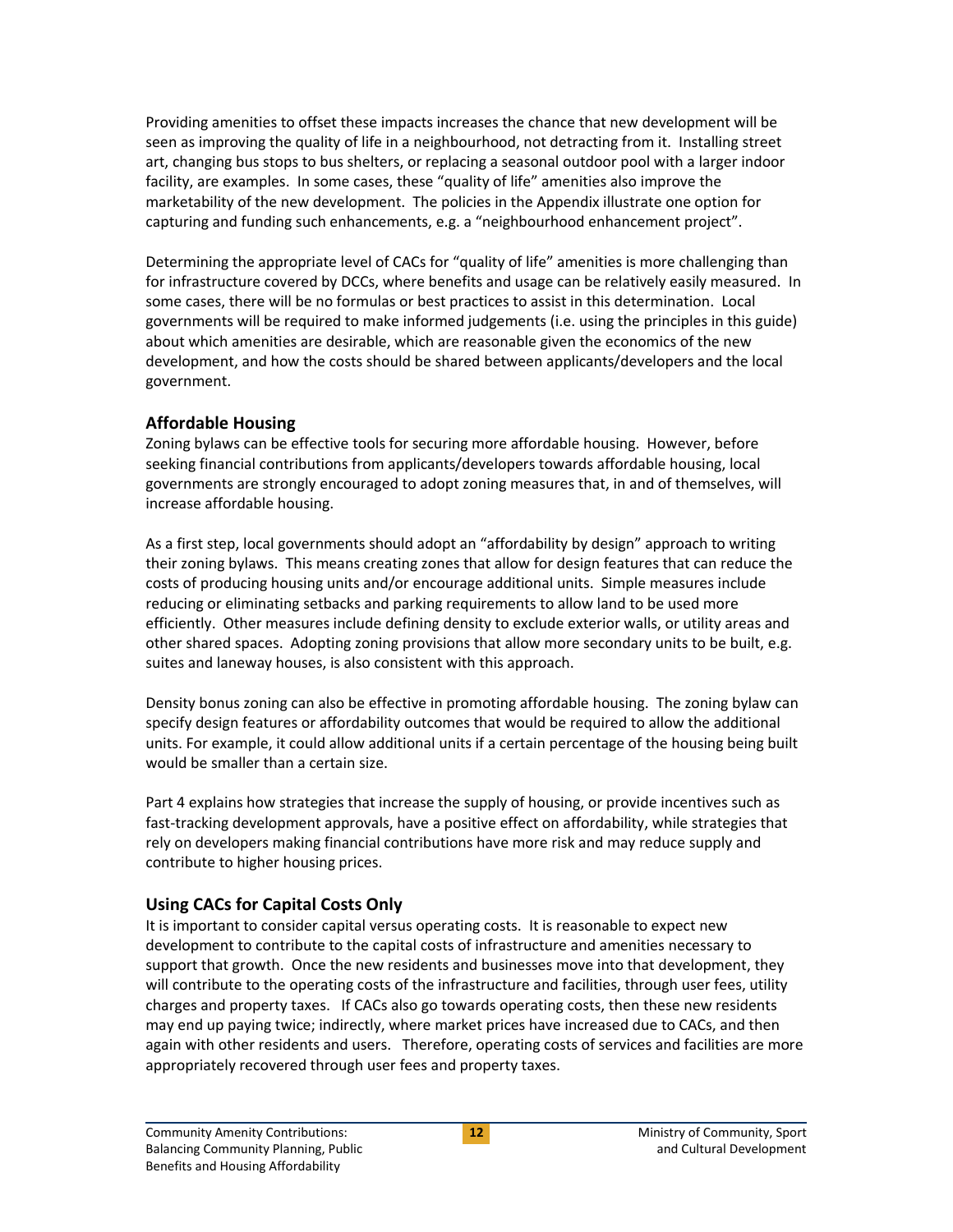Some local governments have gone as far as to adopt policies indicating that CACs for facilities are only to be sought where the local government has identified room in the budget for the anticipated annual operational costs plus any projected repair and replacement costs.

As noted earlier, it is recommended that local governments consider the principles and practices identified in this section in the development and implementation of density bonus provisions in their zoning bylaws.

#### <span id="page-16-0"></span>**Part 3 - Summary**

Certainty, fairness and transparency in relation to CACs are important, therefore it is recommended that:

- An analysis of what amenities are needed to address future growth and how those could be provided should be incorporated into the OCP or other appropriate plans.
- Councils/regional boards NOT focus on rezoning as a revenue source.
- Local governments apply the following principles to CACs:
	- o nexus;
	- o proportionality; and,
	- o other DCC principles and practices to develop targets for CAC contributions.
- Local governments should adopt zoning measures that, in and of themselves, will increase affordable housing.
- Community amenity contributions should be:
	- o limited to capital costs;
	- o earmarked for specific projects; and,
	- o kept in reserve funds and used only for the intended projects.
- Local governments should consider and apply, where relevant, the same principles and practices to the development and implementation of density bonus provisions in a zoning bylaw.
- Public records of all developer contributions be maintained.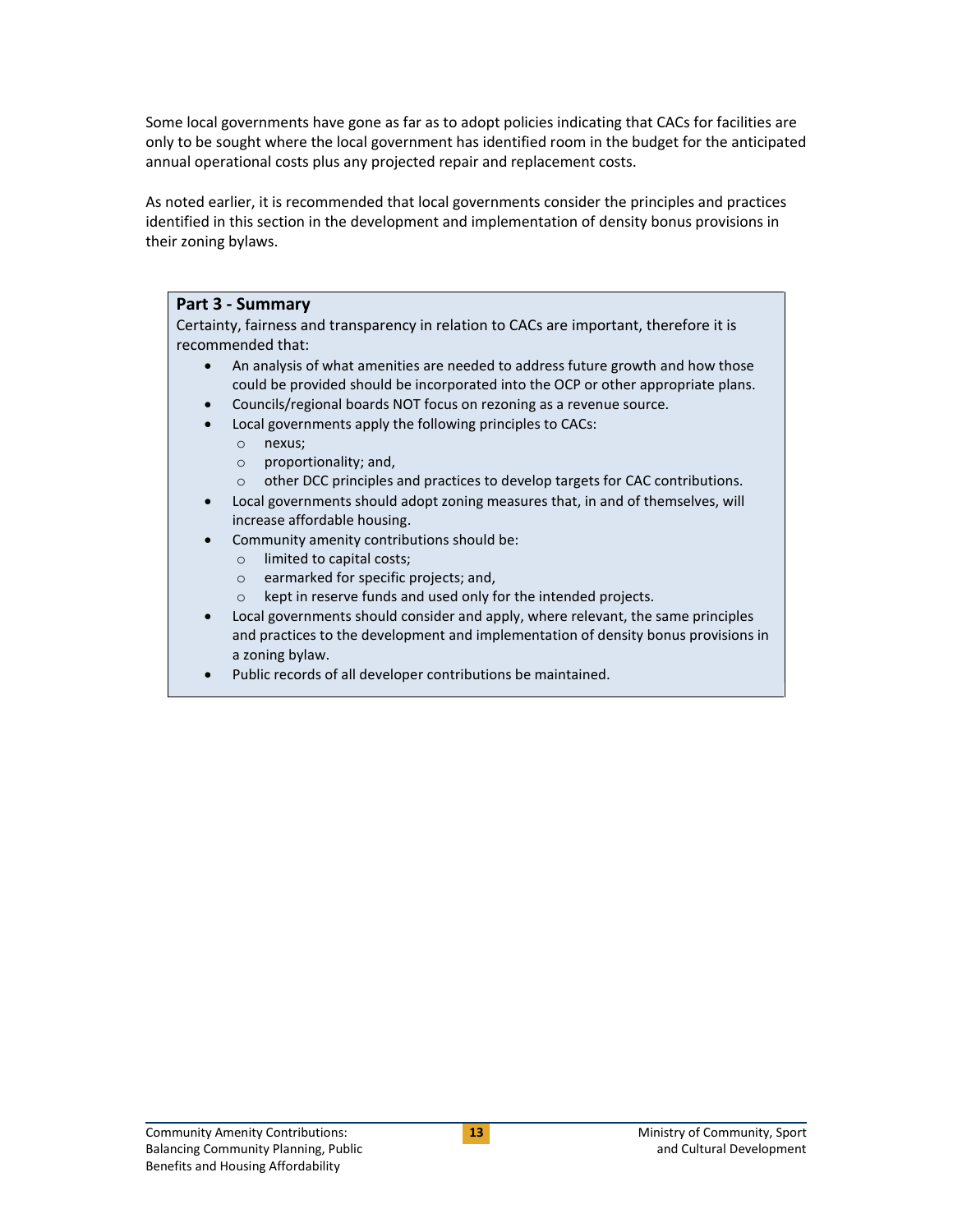# <span id="page-17-0"></span>**Part 4: CACs and Housing Affordability**

Local government plans, regulations and policies can have a significant impact on housing prices because they affect the supply of developable land, as well as, the cost of developing that land. Understanding potential impacts allows local governments to make informed choices, including how and when to try and secure CACs.

## <span id="page-17-1"></span>**Progress on Housing Affordability Requires a Focus on Supply**

Fundamentally, actions that expand the supply of housing units will help keep housing costs down, while actions that restrict supply will contribute to higher prices. In other words, if there is a lot of housing available then buyers are in a relatively strong position and prices go down, but where the demand is greater than the supply, there is more competition and prices go up.

Local governments make a major contribution to ensuring a diverse and ample housing supply by adopting regional and community plans that identify housing needs and designate adequate locations to accommodate anticipated demands. As outlined earlier, a variety of zoning measures can also help increase supply, as can incentives such as fast-tracking development approvals.

Local government processes and requirements also affect the actual cost of producing housing. Since CACs increase the cost of a project, it is important to consider who ultimately pays for these additional costs, and how they may affect housing supply and, ultimately, housing prices. This issue is of particular concern in areas where land is in short supply.

## <span id="page-17-2"></span>**Who Ultimately Pays for CACs?**

It is commonly assumed that when a developer agrees to provide CACs, the cost is borne by the developer or they deduct the amount from what they would have paid for the land. In other words, CACs reduce the developer's return on their investment or the land owner's profit, but do not affect the cost of housing. This assumption is worth a closer look.

## <span id="page-17-3"></span>**Are CACs Likely to Reduce Developer Profit?**

A common assumption is that, if a local government obtains CACs from a developer, it simply reduces the return on investment made by the developer. Real estate market economists and historical evidence indicate that this is unlikely. The cost of development has increased significantly over time, with increases in the cost of land, materials, labour, DCCs, etc. There is no evidence to show that such cost increases have reduced developer profits. In fact, developer profit margins have remained remarkably stable over time.

To the extent that developer profits vary, they are primarily affected by the business cycle. Developers make more money when markets are vibrant, mainly because they sell more units in a good market. They make less money when markets are slow, but again, this is mainly because they sell fewer units in those conditions. The reality is that developers and their financial backers only pursue projects if they feel that they can achieve their expected return on investment, which for a typical project is around 15 percent.

It is more logical to assume that if CACs reduce a developer's expected return by a significant amount, they would either decide not to undertake a project, or would not be able to find investors for the project. The concern with this outcome is that fewer projects/new housing will be built in the community, which in turn will put upwards pressure on housing prices.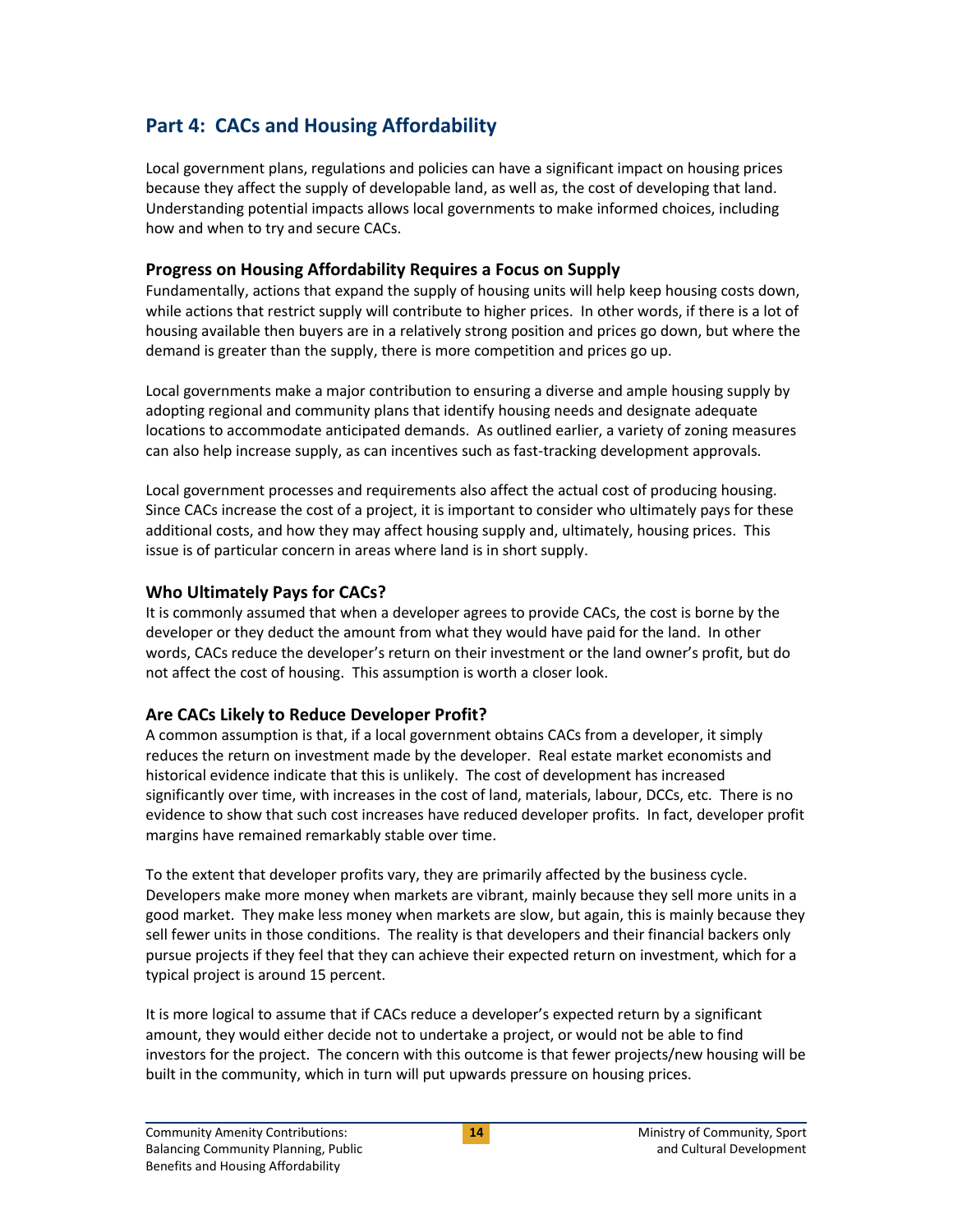## <span id="page-18-0"></span>**Are CACs Likely to Reduce Land Owner Profit?**

Developers know that they cannot simply raise their asking prices when faced with additional costs; that the selling price is set by the market. They also know that the costs of labour, materials, DCCs, return on investment, etc. are also fixed. Therefore a developer faced with increased costs, such as CACs, will try and find savings in the cost of land, offering less than they would have otherwise (see Exhibit 1).



Where there is a healthy supply of land available for development, it is more likely that the developer will find an owner willing to accept the lower price. However, where the supply of developable land is limited, as in B.C.'s growing urban areas, land owners are in a strong bargaining position and are less likely to accept a significantly lower price. Faced with significantly lower bids, the more likely result is that fewer land owners will be willing to sell. As with the above, the concern is that fewer projects will proceed, new housing units will not satisfy demands and this will put upwards pressure on housing prices (see Exhibit 2).



The above diagrams show that while CACs cannot directly increase the price of housing for a particular development, if they are widely used, CACs can push up prices in the overall market.

The amount of the CAC requested is paramount. If the value of CACs adds a relatively small amount to the cost of a project, the CACs may push the price of land down slightly and/or the developer might take slightly less profit, but the CAC amount is unlikely to prevent the project from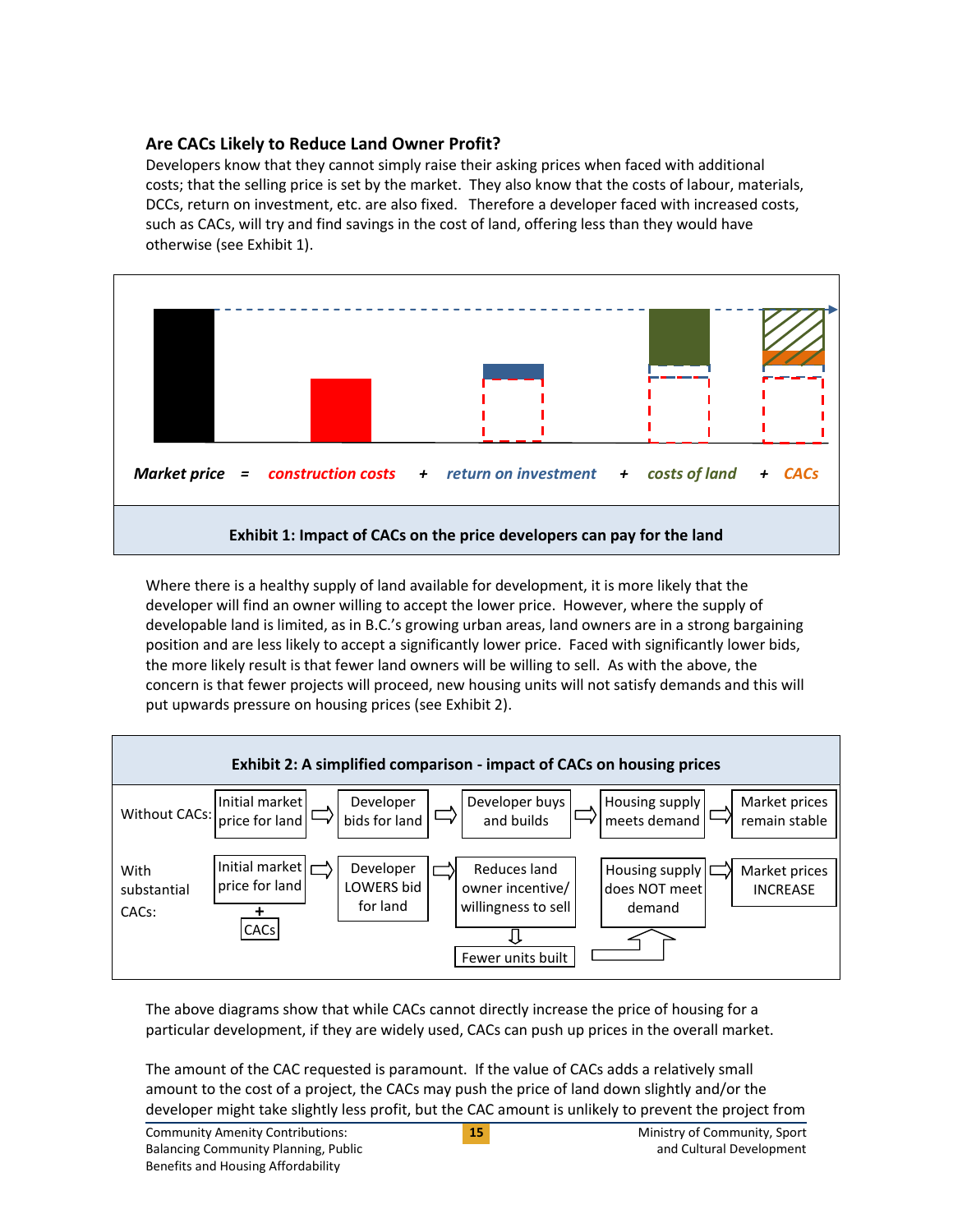proceeding. Alternatively, when the value of CACs is **significant**, it is more likely that the project would not proceed, and that the result will be upwards pressure on housing prices.

### <span id="page-19-0"></span>**Land Owner Incentive to Sell is an Important Consideration**

Developers often do not own the land they want to develop. They often have to purchase the property, and in many cases have to assemble a number of independently-owned parcels. Their ability to proceed with projects depends on whether land owners see it in their best interests to sell their property, and this will vary from person to person.

Consider two contrasting scenarios:

- A. A vacant, low density commercial site, where the owners are known to be motivated to sell or redevelop. CACs may not present an obstacle to the owner redeveloping the site themselves or selling the land to a developer.
- B. An established residential area, with homeowners who are reluctant to sell and relocate their families, but where the community plan calls for higher density. A developer trying to assemble land in these circumstances would likely have to pay a premium to convince owners to sell. The developer would be less able to provide CACs, without jeopardizing the viability of the proposed development.

This suggests that an "across the board" approach to CACs is more likely to be problematic, at least in some parts of the community, and local governments should be flexible in their approach and in any policies they establish related to contributions.

Some local governments have developed information on CACs for land owners and developers to increase awareness that CACs are likely to affect land values and to help them understand the rationale behind their CAC policies.

#### <span id="page-19-1"></span>**Part 4 – Summary**

- Strategies that facilitate an increase in the supply of housing have a positive effect on affordability.
- Since CACs increase the cost of a project, it is important to consider who ultimately pays for these additional costs, and how they may affect housing supply and, ultimately, housing prices. This issue is of particular concern in areas where land is in short supply.
- The potential impact of CACs on housing affordability is higher where CACs are a significant portion of the cost of the development.
- The impact of CACs is variable, suggesting a flexible approach is needed.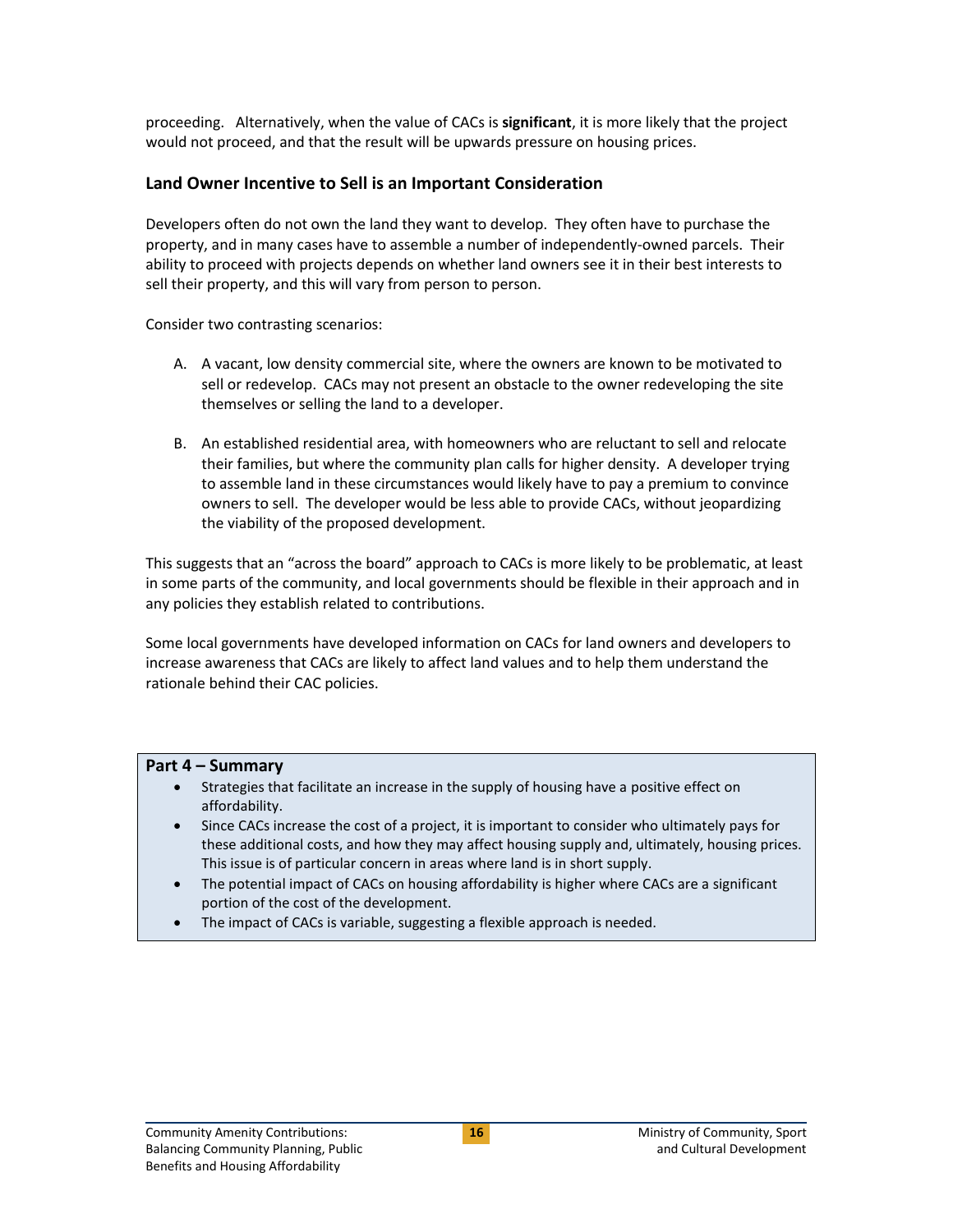# <span id="page-20-0"></span>**Part 5: Choosing an Approach to Obtaining Amenities**

There are currently three typical strategies used to seek amenities. These are:

- 1. Including density bonus provisions in a zoning bylaw (using the authority in LGA, s.904);
- 2. Setting preferred CAC amounts for properties being rezoned, typically on a per unit or an area basis; and,
- 3. Seeking CACs based on the expected increase ("lift") in the value of the land that would result from the rezoning, typically as a percentage of the lift.

Each strategy has some advantages but also some risks, particularly related to housing affordability.

## <span id="page-20-1"></span>**Density Bonus Zoning**

Density bonus zoning is intended to provide options for the developer, to build either to the "base" density or to a higher level of density, if the developer provides certain amenities or affordable housing, or meets other specified conditions. The developer, by right, always has the option of developing at the base level of density, but usually has an incentive to consider higher densities. A density bonus is intended to be an option for the developer. It should be a "win/win" for both the developer, whose profit should increase with the sale of additional units, and the local government, who may obtain more affordable housing or amenities plus higher property tax revenues for the additional units or floor area built.

Density bonus zoning has the advantage over CACs of being highly predictable, as both developers and neighbours will know what range of density can be expected. Density bonus zoning works best when the density bonus is a modest increase, so that it does not change the character of a neighbourhood. "Pre-zoning" land with a density bonus saves time for the local government and the developer, as it eliminates the need for rezoning and any negotiations over contributions.

Offering large bonus densities would likely undermine public confidence in the OCP and the stability that the public expects from such plans. Local governments should also avoid setting an unreasonably low base density, as this offers no practical option but to build the "bonus". Taking away the choice effectively makes the contribution a requirement, and is not what the legislation intended.

Local governments can sometimes find it challenging to gauge whether developers are likely to take advantage of the density bonus and provide the amenity contribution conditions in a density bonus bylaw. Some local governments consult with the development community and/or engage people with expertise in real estate market and financial analysis to help shape proposed density bonus zoning bylaws and monitor changes in local market conditions that may suggest adjustments are needed to their bylaws.

## <span id="page-20-2"></span>**Setting Preferred CAC Targets for Properties Being Rezoned**

Some local governments pre-determine target CACs that they intend to seek from applicants/developers when land is rezoned. Such targets should be designed to apply to typical developments and serve as a starting point for negotiations. As explained in Part 1, CACs cannot be presented as fixed charges.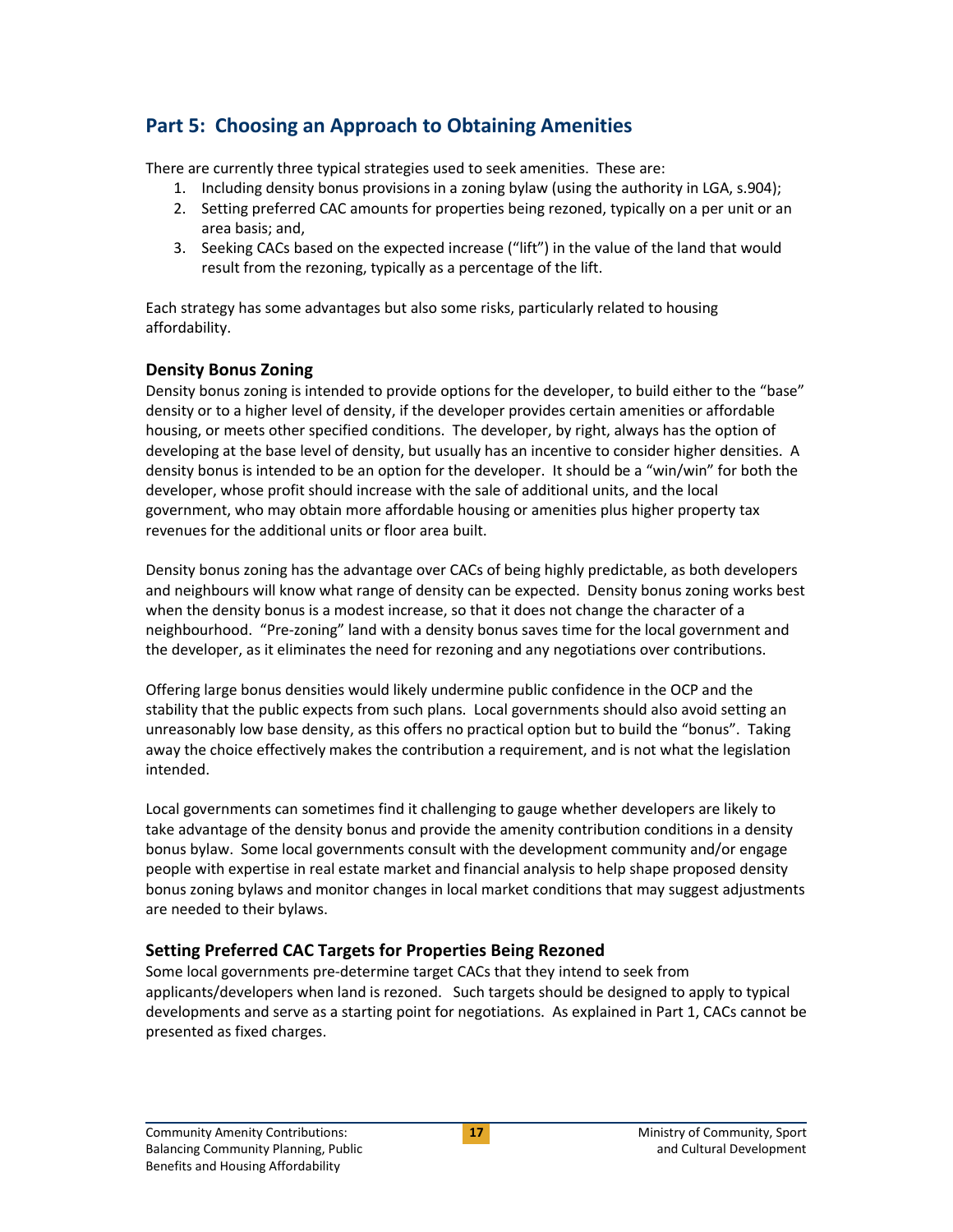Target contributions have the advantage of being relatively predictable, and yet still provide the developer some room to negotiate if they consider that their development should receive particular consideration. The target contributions also provide consistency and a sense of fairness, offering a degree of assurance that all developers will be contributing comparable amounts.

The Appendix illustrates how pre-determined target contributions can be implemented, and includes examples of policies.

Setting targets for contributions shares many of the same challenges as density bonus zoning, e.g. in terms of determining a reasonable target contribution, so consulting the development community and/or engaging people with expertise in real estate market and financial analysis is recommended.

## <span id="page-21-0"></span>**Negotiating CACs Based on Property Value "Lift"**

Some local governments use the property value "lift" approach to securing CACs. This involves estimating the land value prior to rezoning, estimating the value after rezoning, and using this information as the basis for determining a financial target to negotiate as CACs.

Negotiating CACs based on a "lift" approach is inconsistent with the principles set out in this Guide, and is the approach most likely to reduce the supply of developable land and housing, thereby contributing to higher housing costs. The CAC principles set out in this Guide, including 'planning ahead', nexus and proportionality, support an approach that clearly identifies community needs and the impacts associated with new development, and links the CAC not to the "lift" in land value, but rather to the cost of providing a package of amenities that makes sense given the development being proposed.

Other issues to consider with the "lift" approach are that:

- the negotiations are often more complex and time-consuming, relative to the other approaches; and,
- the value of the CAC is often highly unpredictable, compared with the other approaches.

## <span id="page-21-1"></span>**Choosing a Strategy for Obtaining Amenities**

Overall, it is recommended that local governments make density bonus zoning their starting point when seeking amenities and affordable housing. Allowing modest levels of density bonus, tied to modest contributions, strikes a good balance between ensuring new development contributes to a community while minimizing the risk that these contributions hurt housing affordability.

Where "pre-zoning" land with a density bonus may not be practical, local governments are encouraged to set targets for CACs, and be open to negotiation at time of rezoning. Again, the target contributions should be modest to minimize the impact on housing affordability.

Negotiating CACs based on a "lift" approach is inconsistent with the principles set out in this Guide. These principles support an approach that clearly identifies community needs and the impacts associated with new development, and links the CAC not to the "lift" in land value, but rather to the cost of providing a package of amenities that makes sense given the development being proposed.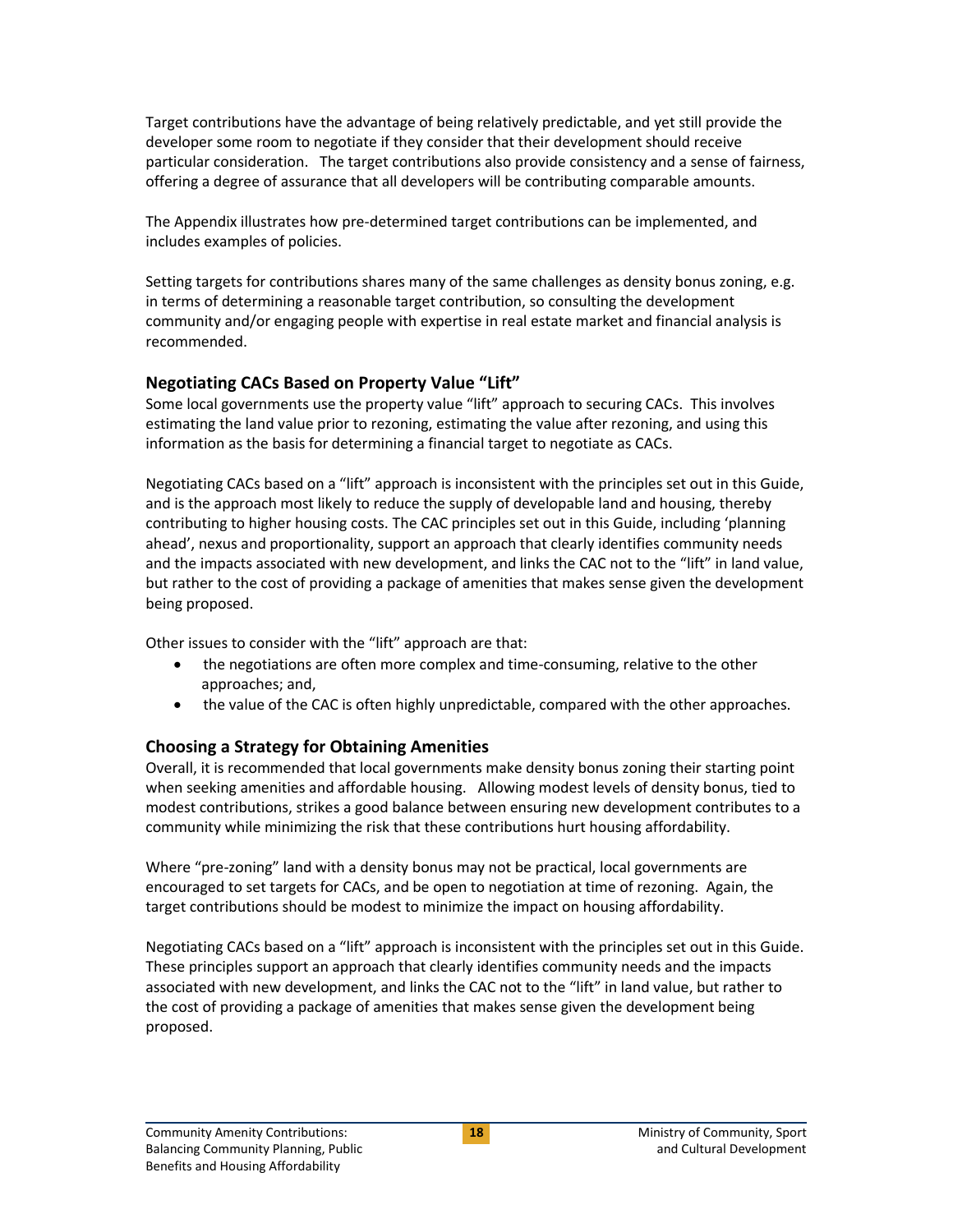#### <span id="page-22-0"></span>**Part 5 – Summary**

- Make density bonus zoning the starting point when seeking amenities.
- If not density bonus zoning, then set targets for CACs and be open to negotiation at time of rezoning.
- Negotiating CACs based on a "lift" approach is inconsistent with the principles set out in this Guide. The CAC principles set out in this Guide, including 'planning ahead', nexus and proportionality, support an approach that clearly identifies community needs and the impacts associated with new development, and links the CAC not to the "lift" in land value, but rather to the cost of providing a package of amenities that makes sense given the development being proposed.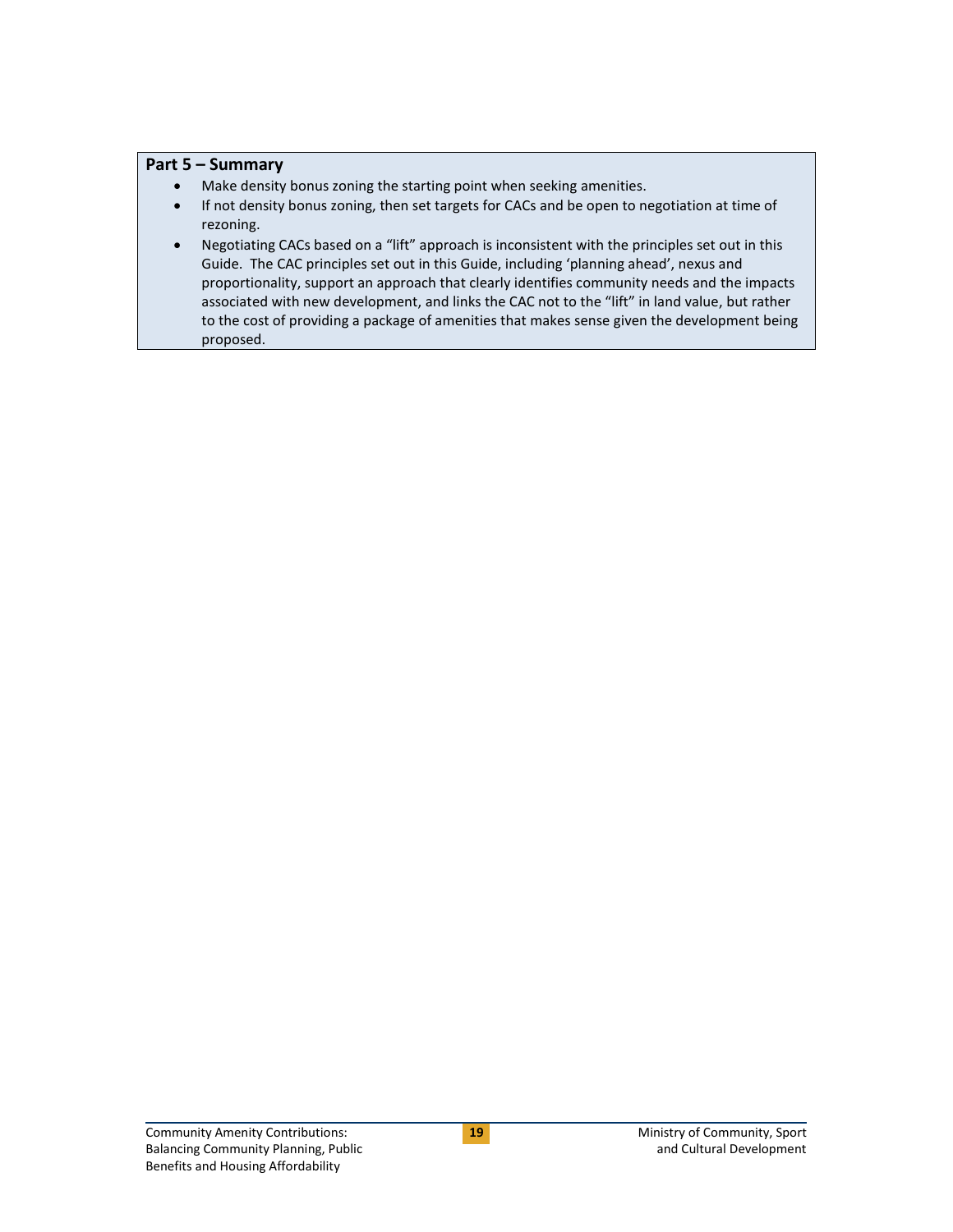# <span id="page-23-0"></span>**Summary**

The purpose of this guide has been to help local governments understand the risks, challenges and recommended practices related to obtaining CACs. The guide has also described the relationship between CACs and housing affordability, and encourages practices that do not risk inadvertently causing housing prices to increase. While the focus of this guide has been on CACs, most of the recommended principles and practices apply equally to CAC and density bonus approaches.

The guide outlines the following recommended practices for local governments to consider in their approach to CACs:

#### *1. Avoid Legal Risk and Maintain Public Confidence*

- Negotiate, do not impose CACs. A common misperception is that local governments have authority to **impose** CACs as a condition of rezoning. In fact, the *Local Government Act* [s. 931(6)] prohibits this. CACs must be negotiated.
- Avoid the perception that zoning is for sale. Elected officials must remain "open-minded" during the rezoning process, and must not *commit* to approving a rezoning subject to CACs. Zoning should not be considered a revenue stream. The perception of "selling zoning" undermines public confidence in the local government and the community plan.

#### *2. Plan Ahead*

 Identify potential amenities that could be partly funded through CACs when preparing or updating the community plan, ideally identifying the priorities at the neighbourhood level.

#### *3. Seek Modest Contributions and Follow an Approach that Balances Community Amenities and Housing Affordability*

- The potential impact of CACs on housing affordability is higher where CACs are a significant portion of the cost of the development.
- Since CACs increase the cost of a project, it is important to consider who ultimately pays for these additional costs, and how they may affect housing supply and housing prices. This issue is of particular concern in areas where land is in short supply.
- Strategies that facilitate an increase in the supply of housing have a positive effect on affordability.
- The impact of CACs will be different in different areas or circumstances, so a flexible approach is best.

#### *4. Apply Development Cost Charge (DCC) Principles to CACs*

- Ensure a direct, demonstrable link ('nexus') between CACs and the impacts of new development.
- Ensure CACs are proportional to the impact of the development and consistent with the CACs made by other applicants/developers.
- Be transparent about the amount of CACs and how they will be used.
- **•** Borrow the principles and practices that apply to DCCs to develop (tables of/schedules of) estimated CAC amounts.
- CACs should only be used for capital costs. Local governments should be sure that they have the budget capacity to deal with operational and repair costs over time.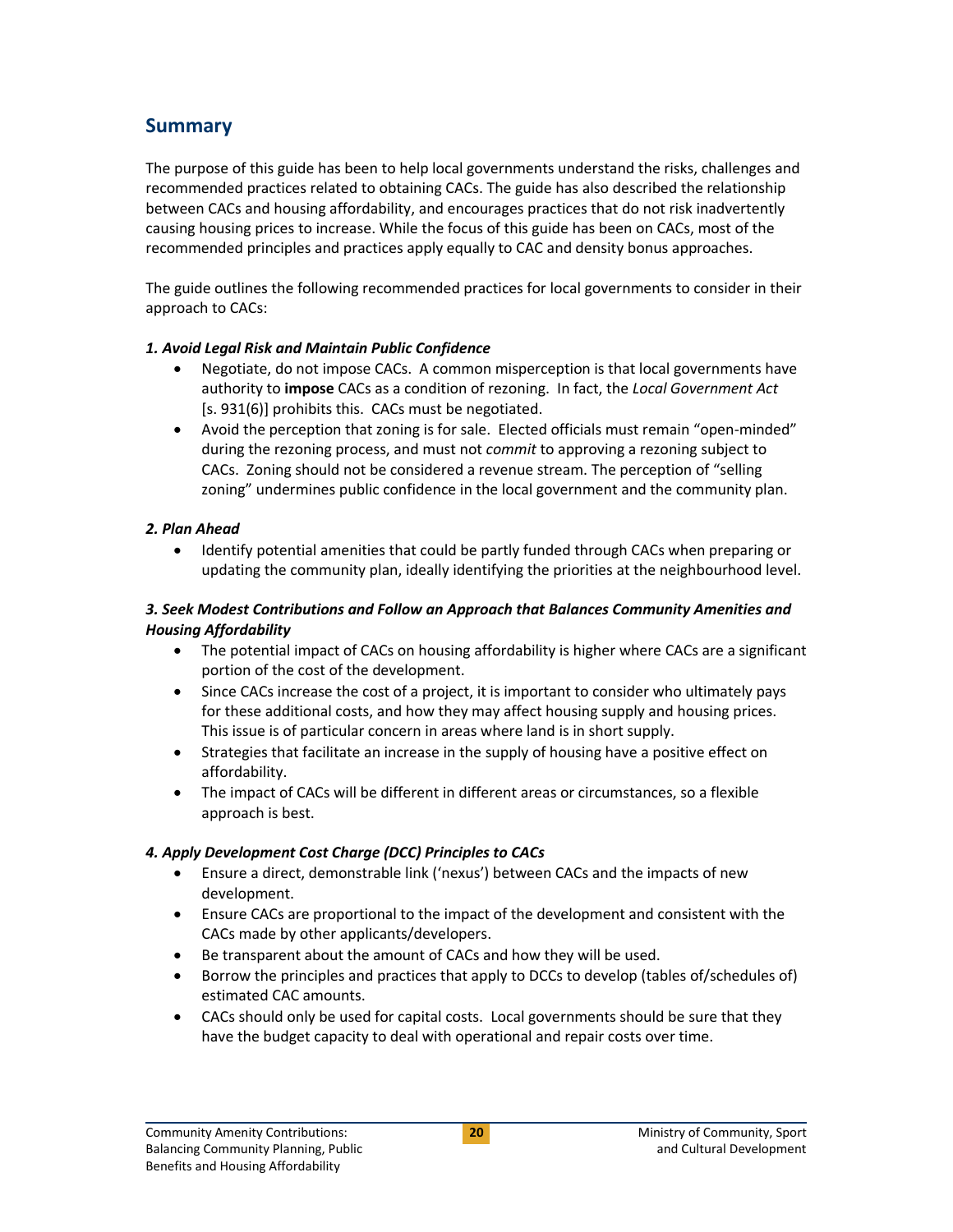#### *5. Engage the Development Community*

 Be aware of how CACs could impact projects and their viability, to avoid contributing to higher housing prices.

*6. Choosing an Approach to Obtaining Amenities* - As a starting point to operationalize an approach for obtaining community amenities, it is recommended that local governments consider the following strategies (in order):

- *Adopt an "affordability by design" approach to writing zoning bylaws* i.e. zones that allow for design features that reduce the costs of producing housing units and/or encourage additional units, e.g. reducing/eliminating setbacks and parking requirements.
- *Use density bonus zoning –* modest levels of density bonus, tied to modest contributions, ensures new development contributes to needed infrastructure while minimizing impact on housing affordability.
- *Set targets for CACs*  and be open to negotiation at time of rezoning. These targets should be modest to minimize impact on housing affordability.
- *Negotiating CACs based on a "lift" approach is inconsistent with the principles set out in this Guide*, and is the approach most likely to reduce the supply of developable land and housing, thereby contributing to higher housing costs. The CAC principles set out in this Guide, including 'planning ahead', nexus and proportionality, support an approach that clearly identifies community needs and the impacts associated with new development, and links the CAC not to the "lift" in land value, but rather to the cost of providing a package of amenities that makes sense given the development being proposed.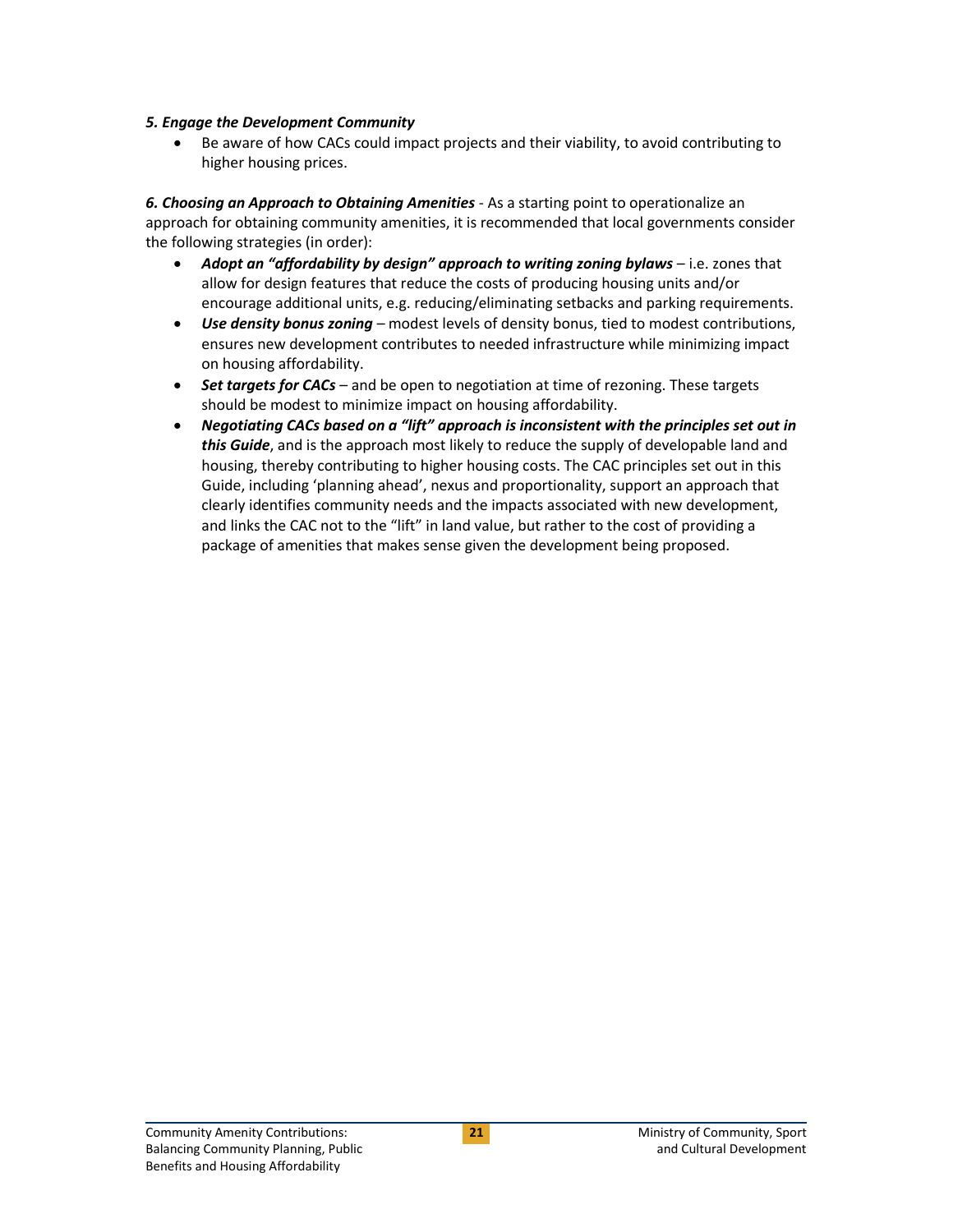# <span id="page-25-0"></span>**APPENDIX: Illustration of Policies for a Target Approach to CACs**

<span id="page-25-1"></span>\_\_\_\_\_\_\_\_\_\_\_\_\_\_\_\_\_\_\_\_\_\_\_\_\_\_\_\_\_\_\_\_\_\_\_\_\_\_\_\_\_\_\_\_\_\_\_\_\_\_\_\_\_\_\_\_\_\_\_\_\_\_\_\_\_\_\_\_\_\_\_

The following policies illustrate how a local government can adopt an approach to CACs that is consistent with the recommendations in this guide. The model is a hybrid of practices in place in a number of B.C. local governments.

Local governments are encouraged to consider the following as a starting point, and customize the policies to address local circumstances.

#### **A. General Policies on Target Contributions for Land Being Rezoned**

- 1. Council supports the view that residents expect new development to pay its own way and make a positive contribution to the community.
- 2. To the extent that infrastructure and amenities are required to meet the needs of new residents and businesses, the capital costs of these improvements should be borne by the new development, and not be a burden on existing taxpayers.
- 3. Council encourages applicants for rezoning to consider proposing CACs towards needed infrastructure and amenities as a way of ensuring that their development is seen as making a positive contribution to the neighbourhood and the community at large.
- 4. Council will only accept CACs where it considers that future budgets will be able to support the estimated costs of maintaining and repairing the infrastructure and amenities.
- 5. Where new infrastructure and amenities benefit both existing and new residents and businesses, an estimate has been made of the proportion of these costs that would be attributable to new development. Where practical, Council used methods similar to those used to determine cost sharing of infrastructure paid for by development cost charges (DCCs).
- 6. In addition to requiring expansion of facilities such as fire halls and recreation centres, new development can impact neighbourhoods in other ways, such as increasing traffic and increasing on-street parking. To help offset these impacts, a "neighbourhood enhancement project" is included for each neighbourhood. Neighbourhood consultations were held to prioritize potential projects. Council intention is that new development pay 100% of the cost of these enhancements.
- 7. Applicants for rezoning are encouraged to consider contributions in line with those indicated below, for neighbourhood and for city-wide infrastructure and amenities. Council acknowledges that market conditions, site specific conditions, and other factors will affect the ability of specific projects to contribute towards infrastructure and amenities. For this reason, the policy contains "recommended targets" only.
- 8. Non-profit organizations serving the community will not normally be expected to make CACs.
- 9. The project costs, cost sharing and target contribution figures below are estimates and are provided for information only. They will be adjusted periodically to reflect inflation, actual CACs collected, or other new information. The most current information can be obtained from the Planning Department and on the municipal website.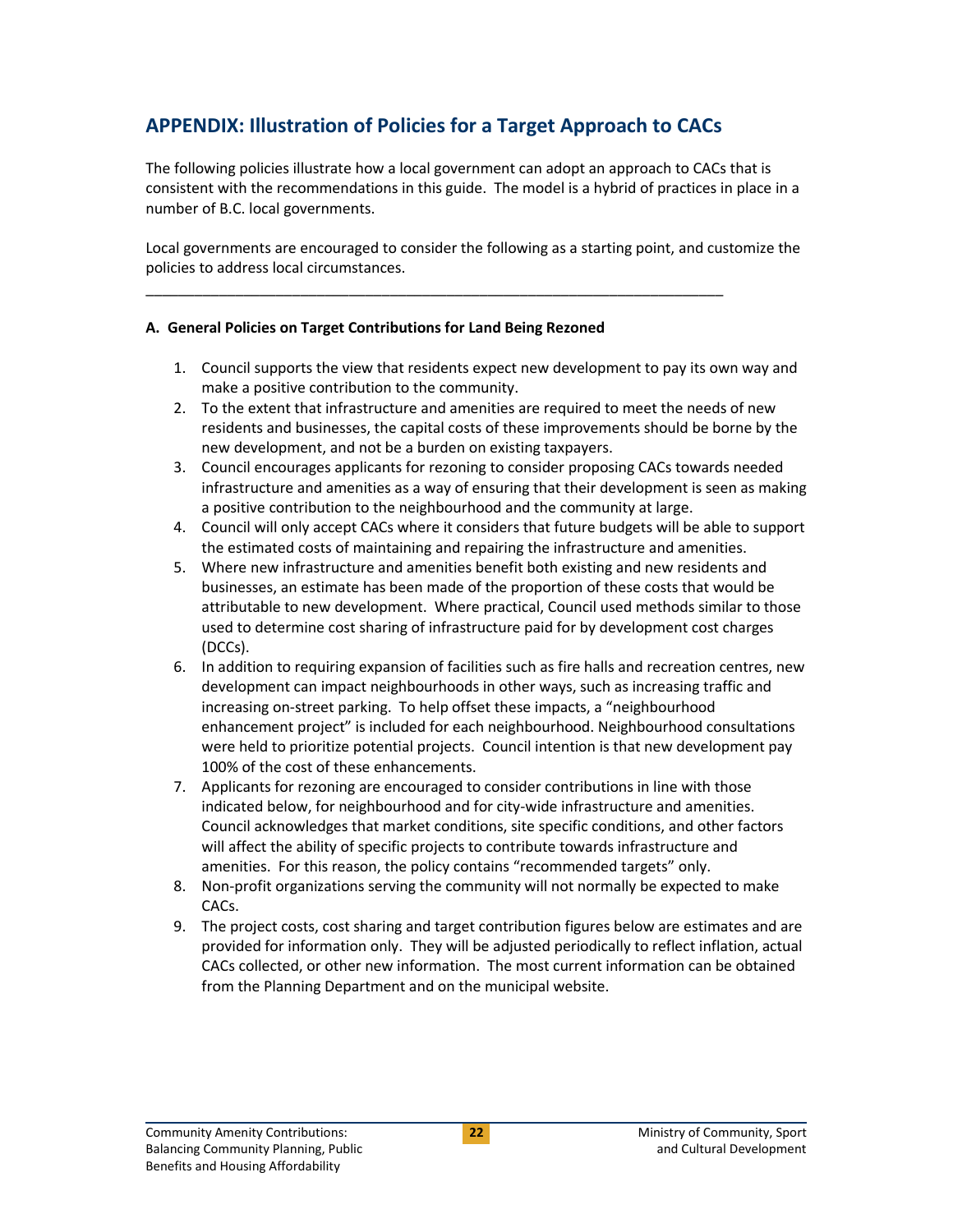#### <span id="page-26-0"></span>**B. City-Wide and Neighbourhood Amenities**

The following facilities were identified in the 2013 Facilities Study as requiring upgrading or expansion due to new development.

#### *1. City-wide*

- *a) Transit Exchange Expansion Project*
- *b) Old Market Heritage Preservation Project*
- *c) Commuter Path Expansion Project*
- *2. McKay Valley*
	- *a) Fire Hall #4 Expansion Project*
	- *b) Valley Recreation Centre Expansion*
	- *c) McKay Pathway Lighting Project*
	- *d) McKay Valley Neighbourhood Enhancement Project (traffic calming, landscaping and park facilities upgrade)*
- *3. Henderson*
	- *a) Fire hall #4 Expansion*
	- *b) Valley Recreation Centre Expansion Project*
	- *c) Henderson Community Hall Replacement*
	- *d) Henderson Neighbourhood Enhancement Project*
- *4. Boundary*
	- *a) Fire Hall #1 Expansion Project*
	- *b) Mountain View Recreation Centre Expansion Project*
	- *c) Boundary Neighbourhood Enhancement Project*
- *5. Northwest*
	- *a) Fire Hall #3 Expansion Project*
	- *b) Northwest Neighbourhood Enhancement Project*

## <span id="page-26-1"></span>**C. Targets for Cost Sharing of City-Wide Amenities**

The following outlines the city-wide facilities that will require upgrading due to projected growth in the community, and cost sharing expectations of Council. All applicants for rezoning should consider CACs in line with the recommended targets. Council acknowledges that special circumstances may exist with regard to certain development that warrant lesser CACs, and encourages applicants to provide any information on such circumstances. Some special cases have been identified, under "Exceptions".

| City-Wide<br>Amenity                                     | Capital<br>Cost    | % of cost<br>attributable<br>to new dev't | <b>Target from</b><br>rezonings | <b>Recommended contributions</b><br>from rezoning applicants      |
|----------------------------------------------------------|--------------------|-------------------------------------------|---------------------------------|-------------------------------------------------------------------|
| <b>Transit Exchange</b><br>Expansion                     | \$1.5 <sub>M</sub> | 10%                                       | \$150,000                       | \$X per housing unit<br>\$X per sq ft commercial or use           |
| Old Market<br><b>Heritage</b><br>Preservation<br>Project | \$800,000          | 10%                                       | \$80,000                        | \$X per housing unit<br>\$X per sq ft commercial or office<br>use |
| <b>Commuter Bike</b><br>Path Expansion                   | \$680,000          | 10%                                       | \$68,000                        | \$X per housing unit<br>\$X per sq ft commercial or office<br>use |

#### Exceptions

• Purpose built rental housing may be exempted.

• Single family dwellings under 1200 sq ft and accessory dwelling units under 600 sq ft may be exempted from up to 50% of recommended targets.